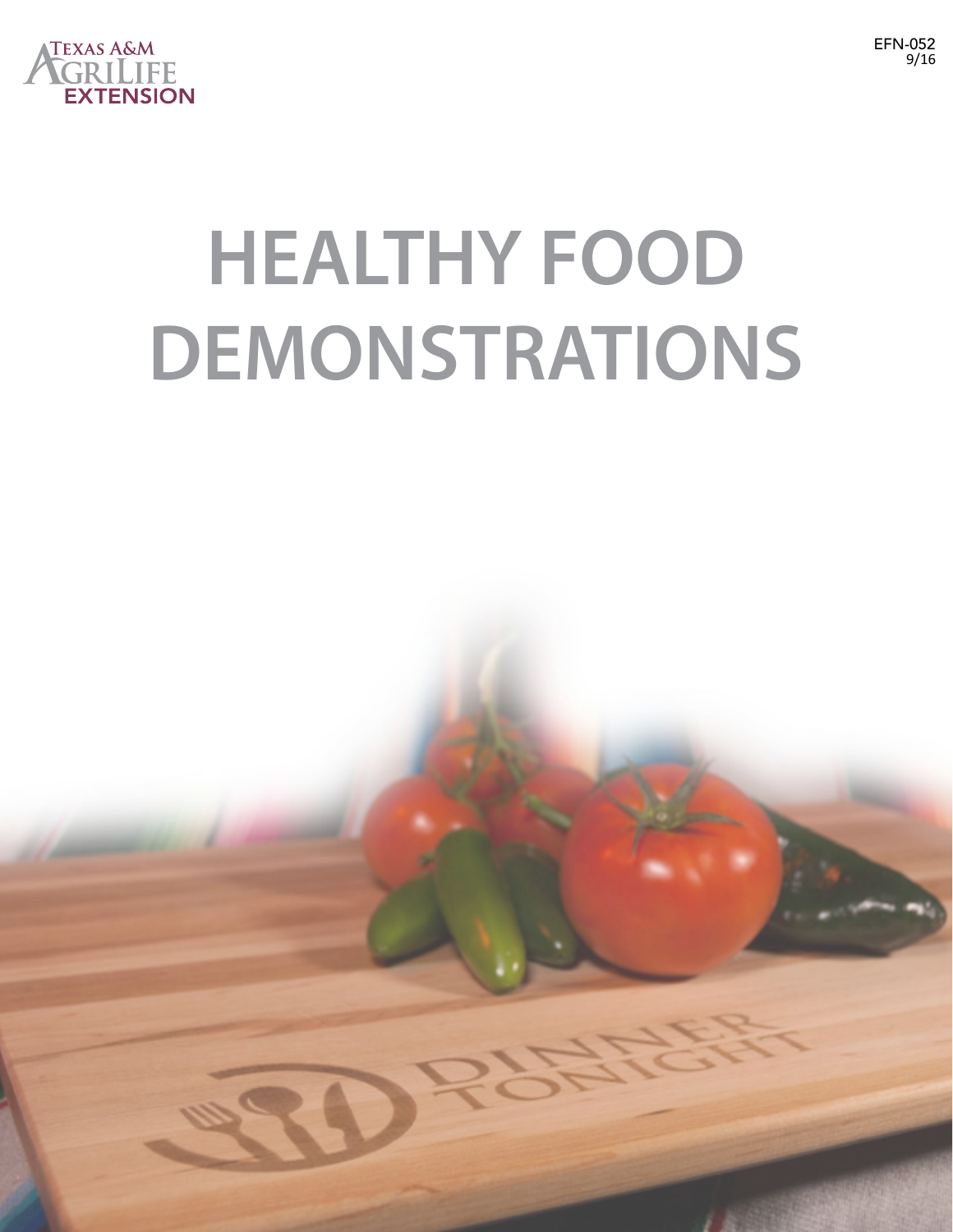### **DEVELOPED BY**

### **Julie Gardner, MEd, CHES**

Extension Specialist for Community Health

and

**Rebecca Dittmar, MEd, RS**  Extension Specialist for Food Protection Management

### **REVIEWED BY**

**Michelle Allen, MS** County Extension Agent for Family and Consumer Sciences

**Odessa Appel, BS** Wellness Initiatives Assistant, Healthy Texas Program

**Rusty R. Hohlt, MS** Assistant Director, Healthy Texas Program

### **Danielle Hammond-Kreuger MPH, RD, LD** Extension Program Specialist

**Elaine Montemayor-Gonzalez, MS** Extension Program Specialist, Healthy South Texas Program

**Joel Redus, MS, RDN, LD** County Extension Agent for Family and Consumer Sciences

**Chelsea Stevens, MS** County Extension Agent for Family and Consumer Sciences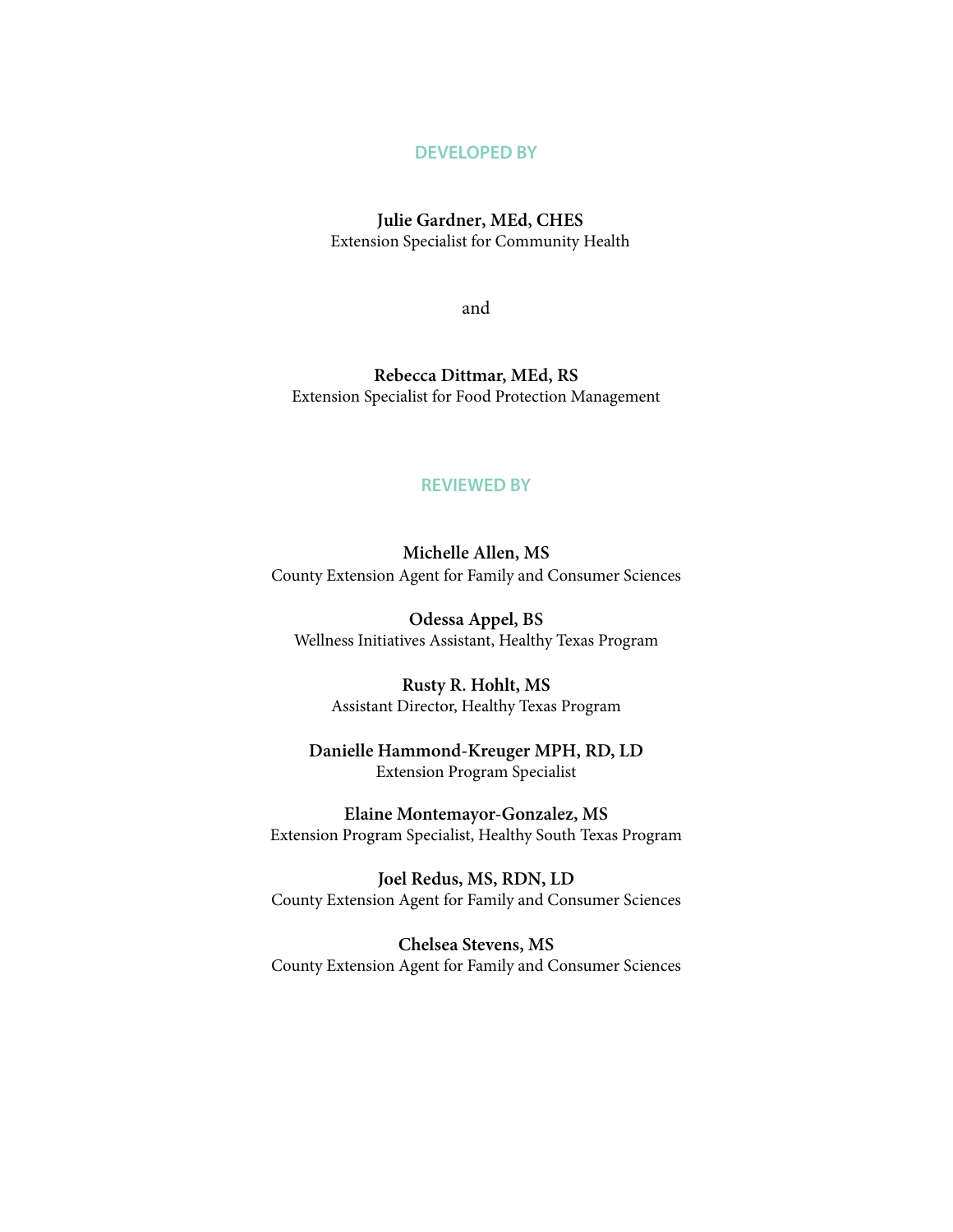### **Contents**

| Message to Educators <b>Example 2018</b> Message to Educators <b>Algorithms</b>                                | 4  |
|----------------------------------------------------------------------------------------------------------------|----|
|                                                                                                                | 5  |
| <b>Highlight Healthy Eating</b>                                                                                | 6  |
|                                                                                                                | 7  |
|                                                                                                                | 9  |
| Planning and Preparing Checklist                                                                               | 10 |
| <b>Supply and Equipment Checklist</b>                                                                          | 11 |
| <b>Demonstration Day</b>                                                                                       | 12 |
| Presentation 2008 and 2008 and 2008 and 2008 and 2008 and 2008 and 2008 and 2008 and 2008 and 2008 and 2008 an | 13 |
| During the Demonstration                                                                                       | 14 |
| the control of the control of the control of the control of the control of<br><b>Food Safety</b>               | 15 |
| <b>Talking Points for Demonstrations</b>                                                                       | 16 |
| Safe Minimum Cooking Temperatures                                                                              | 17 |
|                                                                                                                | 18 |
| <b>Fruit and Vegetable Groups</b>                                                                              | 19 |
| <b>Vitamins</b>                                                                                                | 21 |
| <b>Minerals</b>                                                                                                | 22 |
| Dairy Group                                                                                                    | 23 |
| Protein Group                                                                                                  | 24 |
| <b>Whole Grain Group</b>                                                                                       | 25 |
| Oils                                                                                                           | 26 |
| <b>Helpful Resources</b>                                                                                       | 27 |

This guide was developed to help you improve your skills in nutrition, food demonstration, and food safety. Enjoy!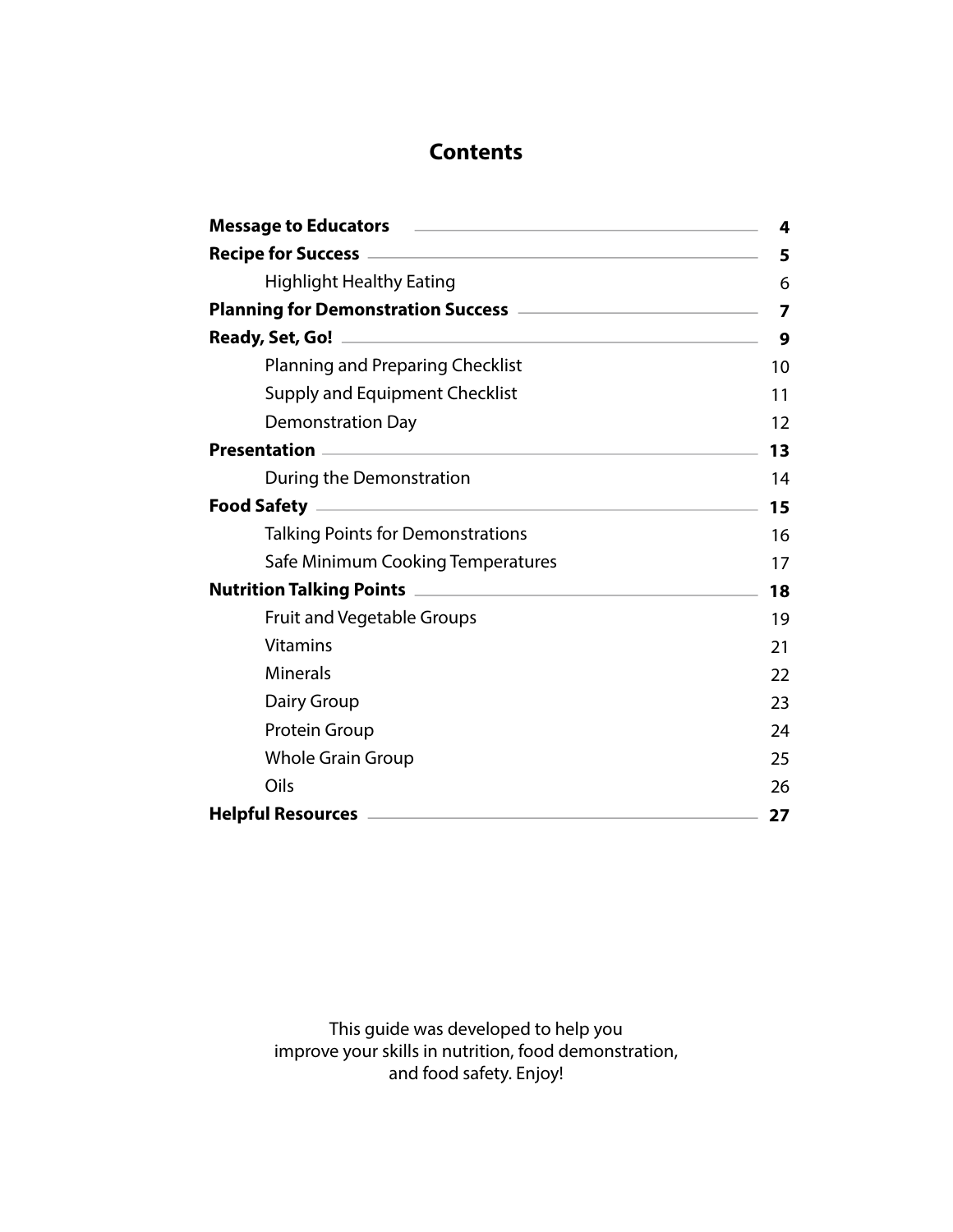

## **MESSAGE TO EDUCATORS**

This guide aims to help you deliver a high-quality food demonstration to educate people about nutrition, food safety, and food preparation

The Dinner Tonight program brings individuals and families back into the kitchen, where they can create healthy, economical, and easy-to-prepare meals. Research shows that meals made at home are lower in calories, fat, sugar, and sodium than foods made elsewhere. Cooking and eating foods at home can also increase communication among family members, giving them time together to share the day's events over a healthy and delicious meal.

As an educator with the Texas A&M AgriLife Extension Service, you are often the first line of education about healthy cooking and eating. Because you play such a vital role in developing healthy nutrition behaviors in families, we want to give you the tools to be successful—including this Dinner Tonight guide to *Healthy Food Demonstrations*.

This book offers tips and tricks for planning, preparing, demonstrating, and providing appropriate, accurate information about nutrition and food safety. It is designed for all educators who have a passion for making a difference in the lives of Texans. The objectives of this book are to help you:

- Plan and implement a healthy food demonstration
- Understand basic nutrition and food safety information for healthy food demonstrations
- Relay important culinary, nutrition, and food safety information to clientele
- Present healthy food demonstrations that can change the eating habits of Texans

We hope you find this guidebook useful as you prepare for your next healthy food demonstration.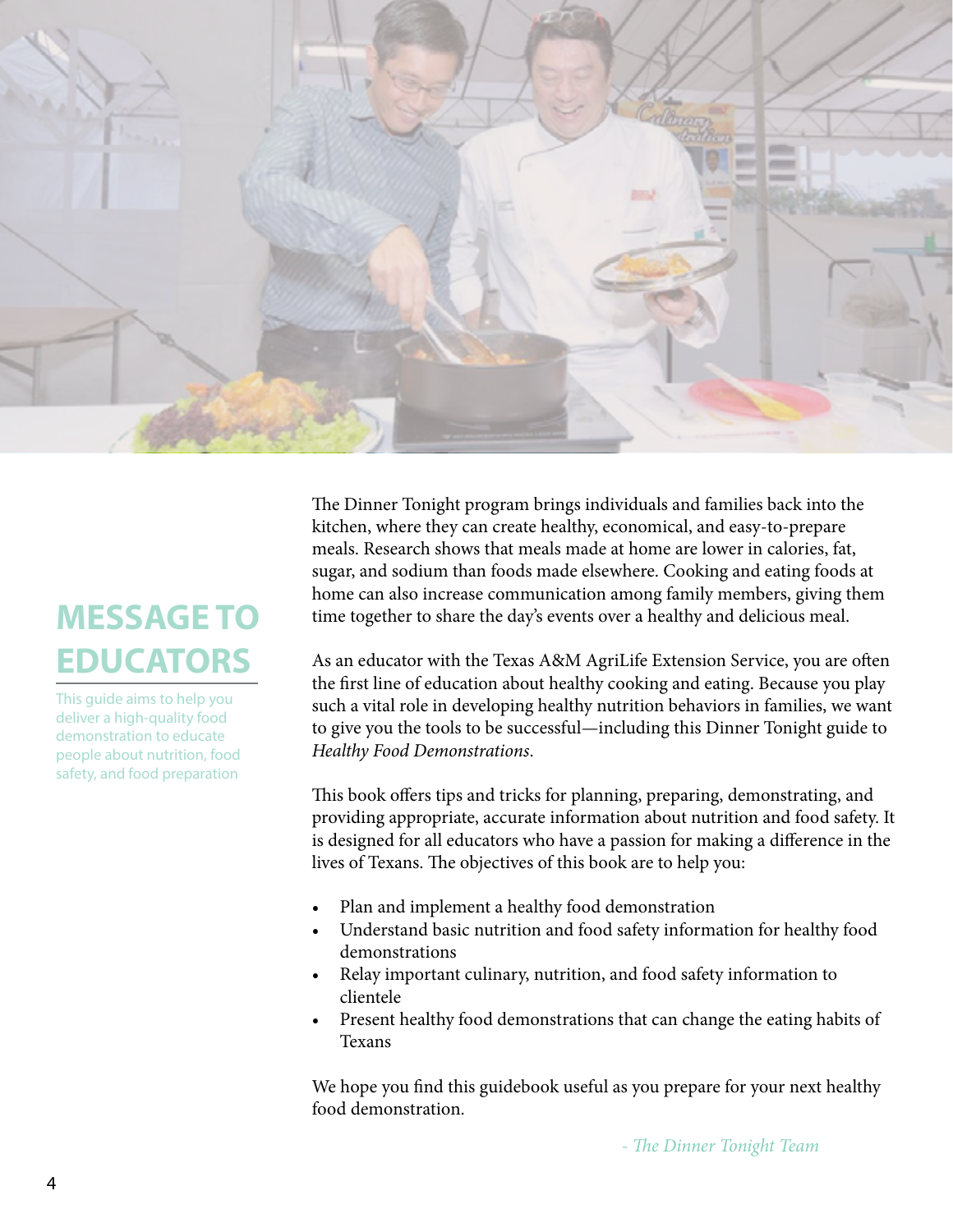## **RECIPE FOR SUCCESS**

Being prepared is essential to success; use the following tips to lay the groundwork for your healthy food demonstration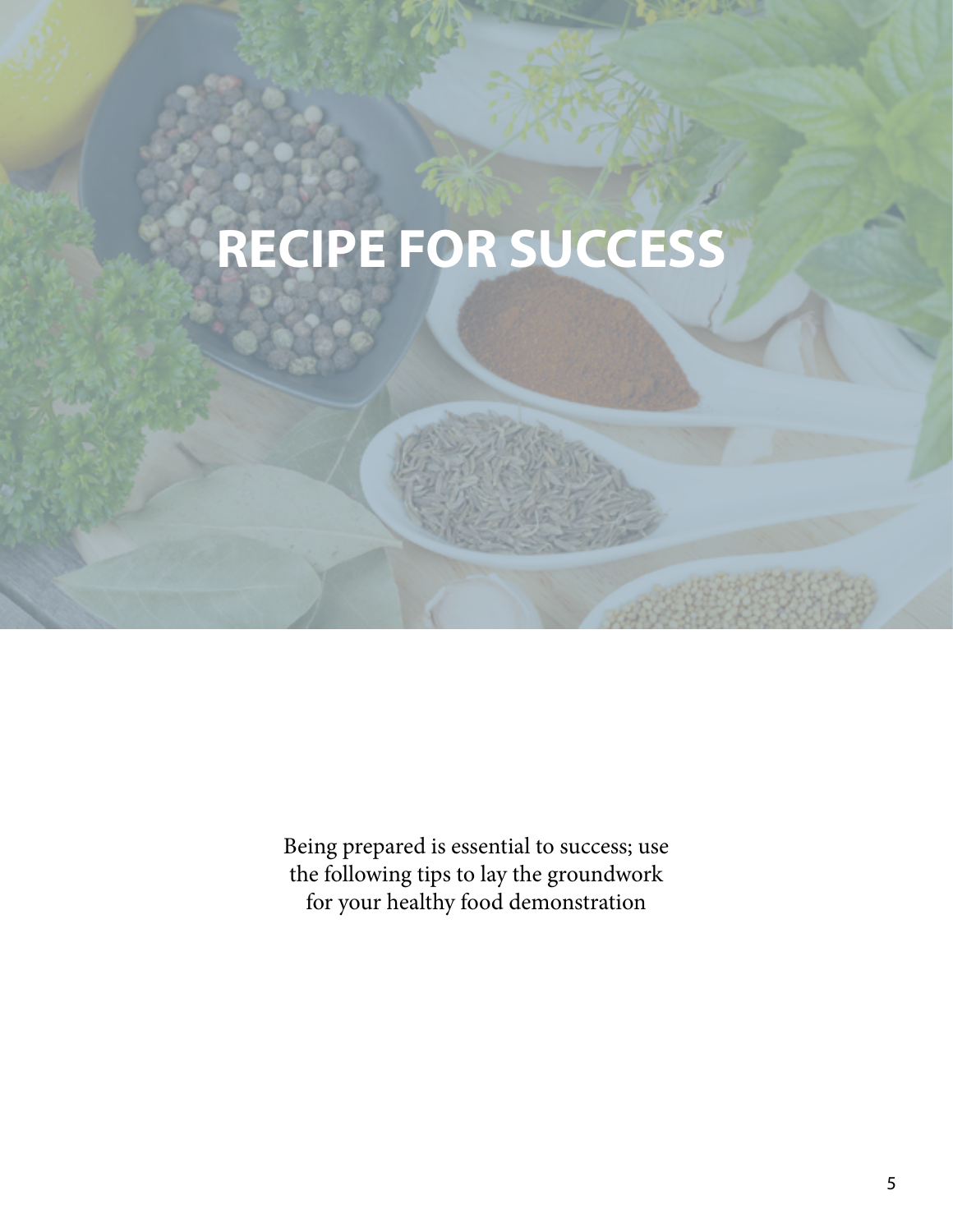## **HIGHLIGHT HEALTHY EATING**

## IMPROVING EATING PATTERNS

The 2015–2020 USDA Dietary Guidelines suggest that Americans adopt healthy eating habits to reduce their risk of developing chronic disease and to improve their overall health.

It is our responsibility as educators to help our clientele understand what healthy eating is. We also must provide research-based information such as that from the Dietary Guidelines, which outline the healthy practices below.

## INCLUDES LIMITS

- A variety of vegetables from all subgroups beans, peas, and red, orange, dark green, starchy, and other vegetables
- Fruits, especially whole fruits
- Grains, at least half of which are whole grains
- Fat-free or low-fat dairy, including cheese, milk, yogurt, and/or fortified soy beverages
- • A variety of protein foods, including seafood, lean meats and poultry, beans, eggs, nuts, peas, seeds, and soy products
- Oils instead of solid fats

- Limited calories from added sugars and saturated fats, and reduced sodium intake:
	- Less than 10% of calories per day from added sugars
	- Less than 10% of calories per day from saturated fats
	- Less than 2,300 milligrams of sodium per day

## TIPS

- Adopt a healthy eating pattern that accounts for all foods and beverages at appropriate calorie levels.
- Shift to healthier food and beverages.
- Instead of less-healthy options, choose nutrient-dense foods and beverages across and within all food groups.
- If you drink alcohol, drink it in moderation—up to one drink per day for women, up to two drinks per day for men, and only by adults of legal drinking age.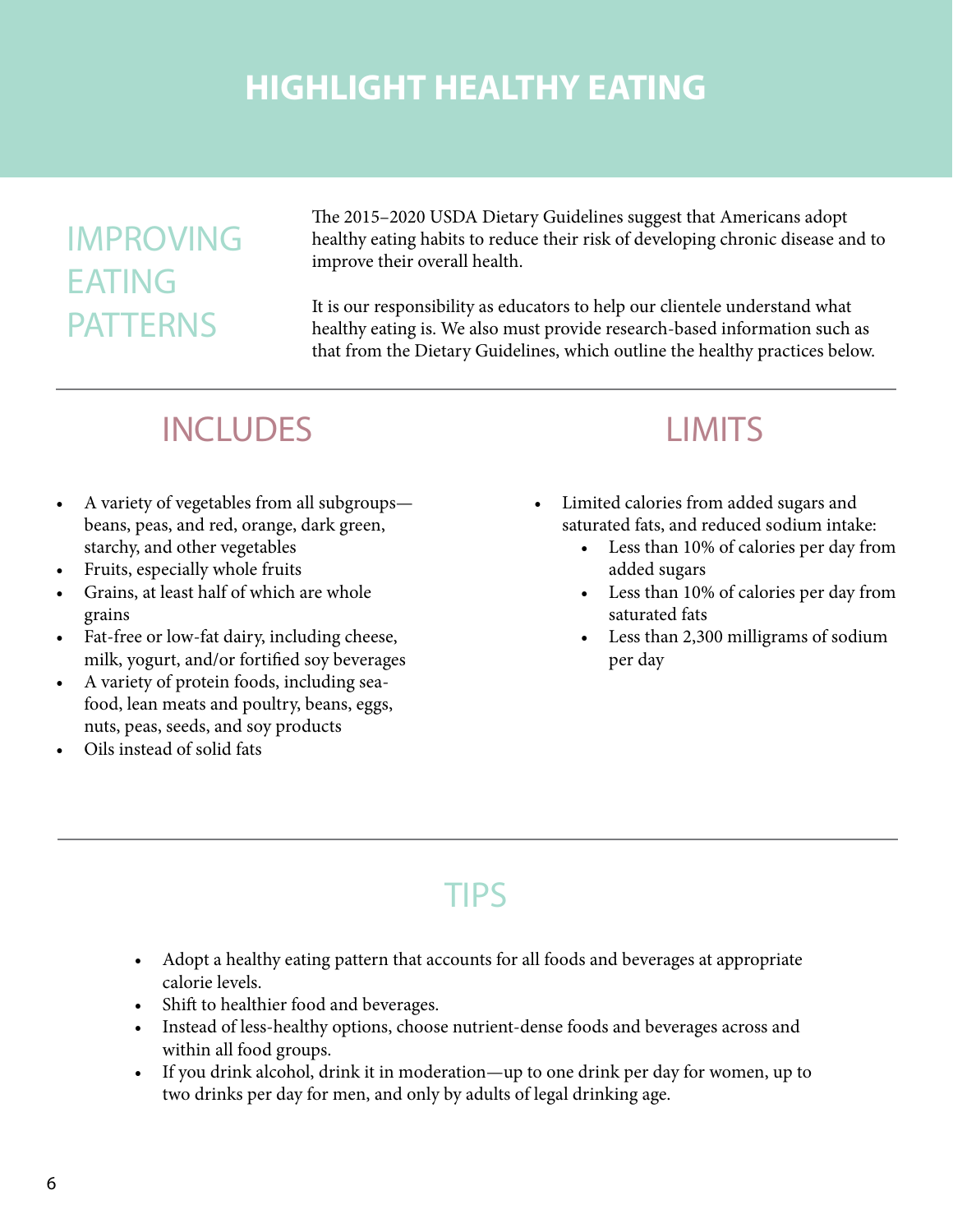## **PLANNING FOR DEMONSTRATION SUCCESS**

### **Know the location**

1

2

5

4

3

Especially if you are unfamiliar with the facility, find out the type of electrical sources, kitchen facilities, equipment, storage options (hot and cold), tables, and other items that are available on site. Visit the facility at least once before the event to see what is (and is not) available.

Also, make sure you have the permits required for that site.

### **Know the audience**

From the registration list or event coordinator, find out the number of people attending and their level of cooking experience.

Determine the audience demographics. For example, a young college student's cooking needs differ from those of a busy mom.

Decide what information and skills you want them to learn.

Finally, think safety: Are they from a population that is very susceptible to foodborne illness the very young, pregnant women, the elderly, and anyone with a weak immune system? If so, pay *extra* attention to food safety if you provide samples.

### **Know your equipment**

Make a detailed list of the equipment you'll need. More importantly, know how to use it! Don't wait until your demo to try out a new piece of equipment—be familiar with it and have a backup plan if it doesn't work properly during the demo.

Use common kitchen equipment that most people have. Of course, you can always introduce new equipment to give your demo a twist.

### **Know nutrition facts**

Deliver clear, simple, and accurate nutrition messages throughout your demonstration. This guide's section on basic nutrition provides some valuable, accurate, and interesting talking points about nutrition.

### **Know food safety**

Throughout your demonstration, incorporate messages on how to keep foods safe to eat. Better yet, *practice* food safety during the demonstration as a role model for the audience. Because the participants will be watching your every move, make food safety a priority!

**Remember:** Check with your city and county to obtain the proper food permits!

7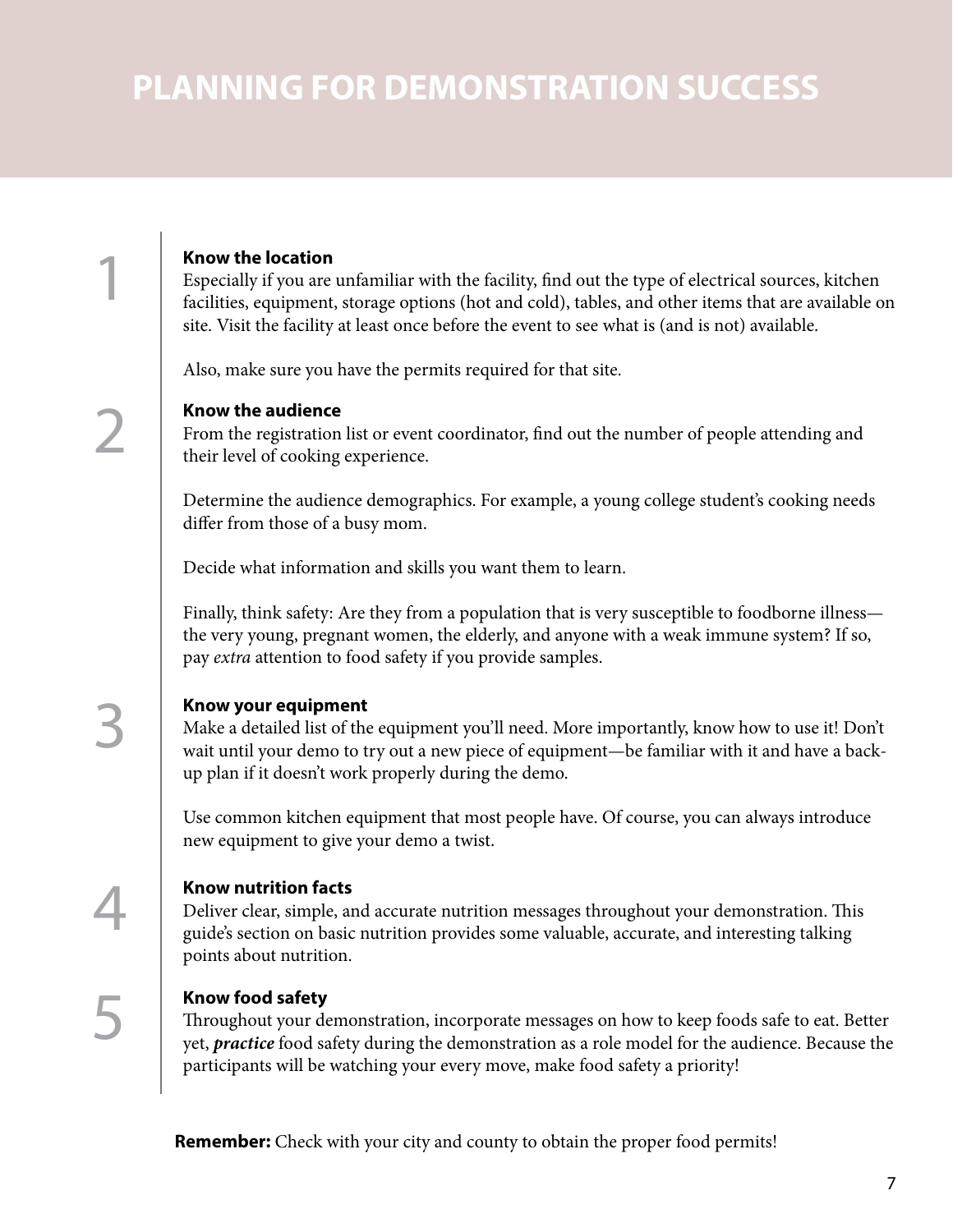## **PLANNING FOR DEMONSTRATION SUCCESS**

### **Know the recipe ingredients**

Practice making the dish before the event to become familiar with the ingredients and recipe. Also, identify substitutes for ingredients. Some audience members may have allergies, be unfamiliar with ingredients, or be unable to afford some ingredients. Have options for these situations and others that may arise.

### **Know the answers**

6

7

Do your homework on nutrition and food safety. Also, know what "hot topics" related to nutrition are in the news. Be prepared to respond to questions from the audience correctly. Don't panic if you don't know an answer…we're all human!

If you don't know the answer, offer to get back with the audience member (and do so). *Never*  give information that may be inaccurate just to provide a reply.

### **Know the materials**

Provide handouts and recipes for the audience. Know the content of those materials so that you can reference them in the presentation.

**Before** the event, review the materials to make sure they contain accurate information about ingredients, instructions, nutrition, and food safety. Also, make sure they are free of spelling and grammatical mistakes.

### **Know the space**

Set up the demonstration area with attractive, colorful tablecloths and/or place settings. Use clear bowls to enable the audience to see the ingredients and the finished product.

Keep the steps organized and succinct. Arrange the ingredients and tools so that you move from left to right. Triple-check the area to make sure you have everything you need. It is embarrassing, for example, to realize that you are supposed to whisk something, but you have no whisk!

### **Know how to have fun**

Healthy food demonstrations can be fun for the audience and for you. Be willing to laugh at yourself when something goes wrong (because it will). Incorporate humor and personal stories when appropriate, and let the audience see that you are not a trained chef, but someone just like them who has a passion for healthy eating and cooking.

**Don't practice until you get it right; practice until you can't get it wrong.**

10

9

8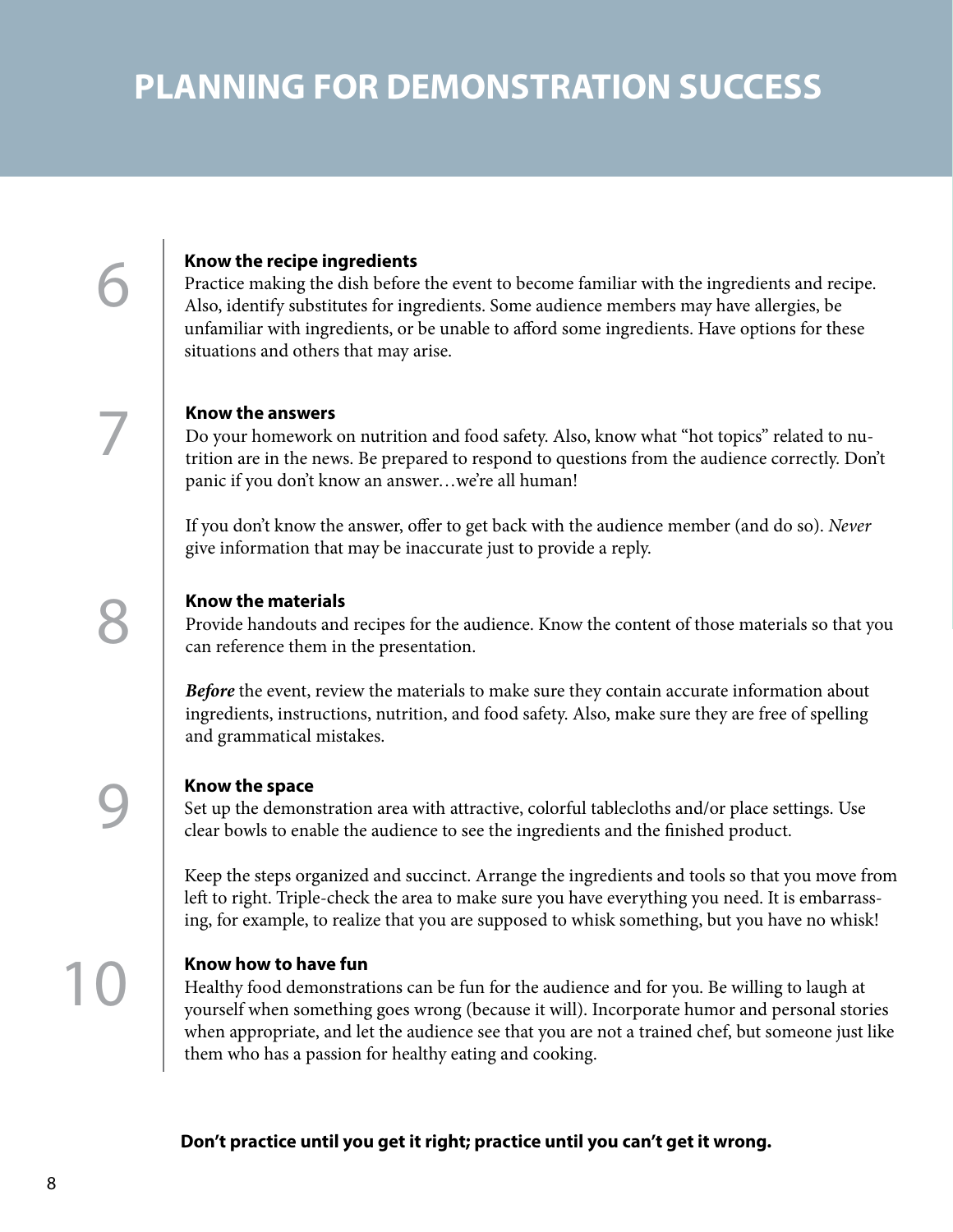# **READY, SET, GO!**

Checklists for conducting a healthy food demonstration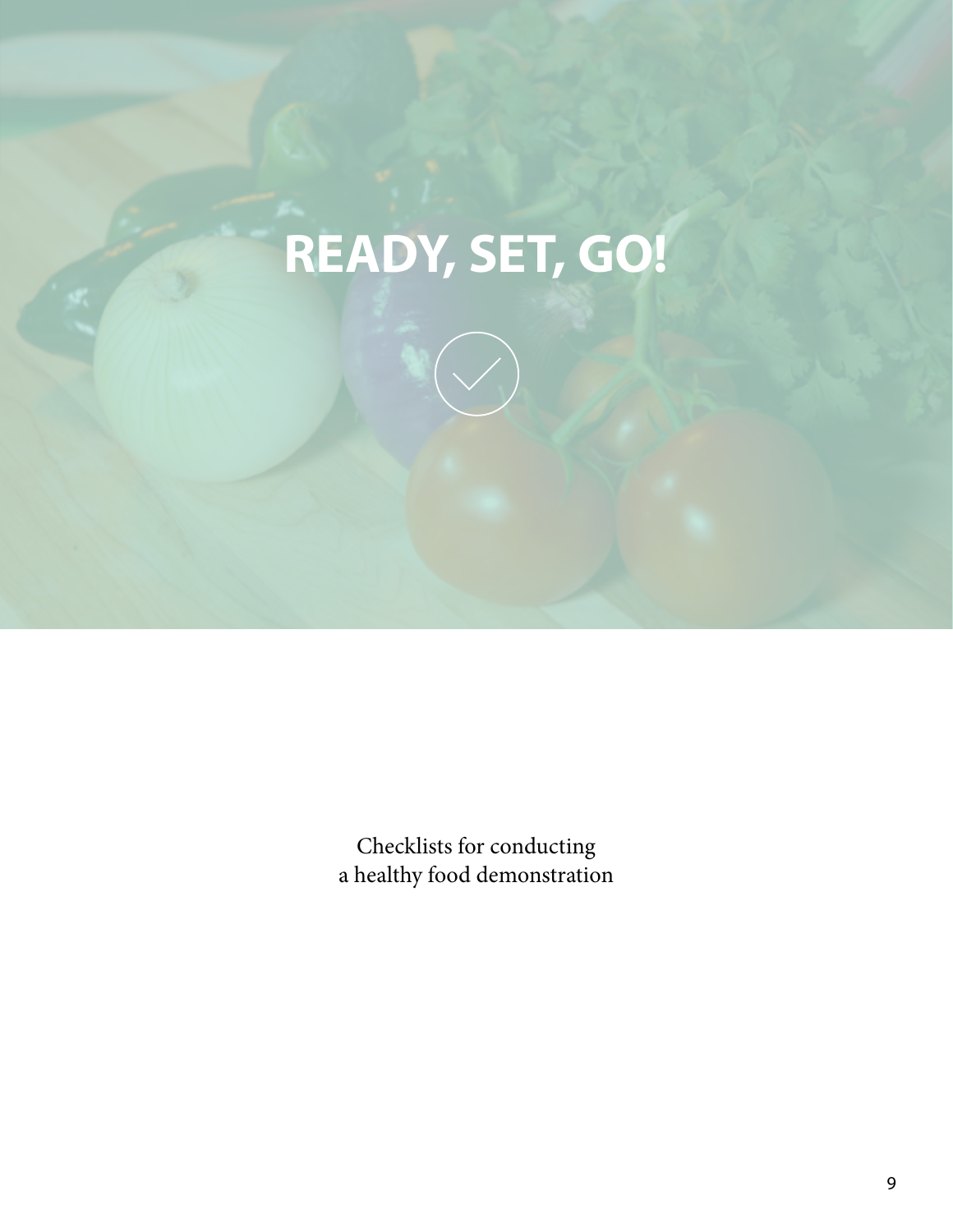## **PLANNING AND PREPARING CHECKLIST**

## **LOCATION**

- $\circ$  Hand-washing sink
- Food preparation area
- O Cold storage
- Hot storage

## KEY MESSAGES

- Demonstrate the theme
- O Food safety
- O Handouts
- O Nutrition

### **RECIPE**

- O Ingredient/shopping list
- Equipment list
- O Cooking times
- O Flavors
- $\circ$  Nutrition talking points
- O Personal experience
- $\bigcirc$  Substitutions/modifications

### THE DAY BEFORE

- $\circ$  Shop for the ingredients
- $\circ$  Prepare the ingredients
	- Wash
	- $\bigcirc$  Pre-cut
	- $\bigcirc$  Pre-mix
	- $\bigcirc$  Marinate
	- $\circ$  Store properly
- Equipment
	- Equipment checklist
	- O Pack equipment

### THEME IDEAS

- O Cooking for One
- O Healthy Fruits and Vegetables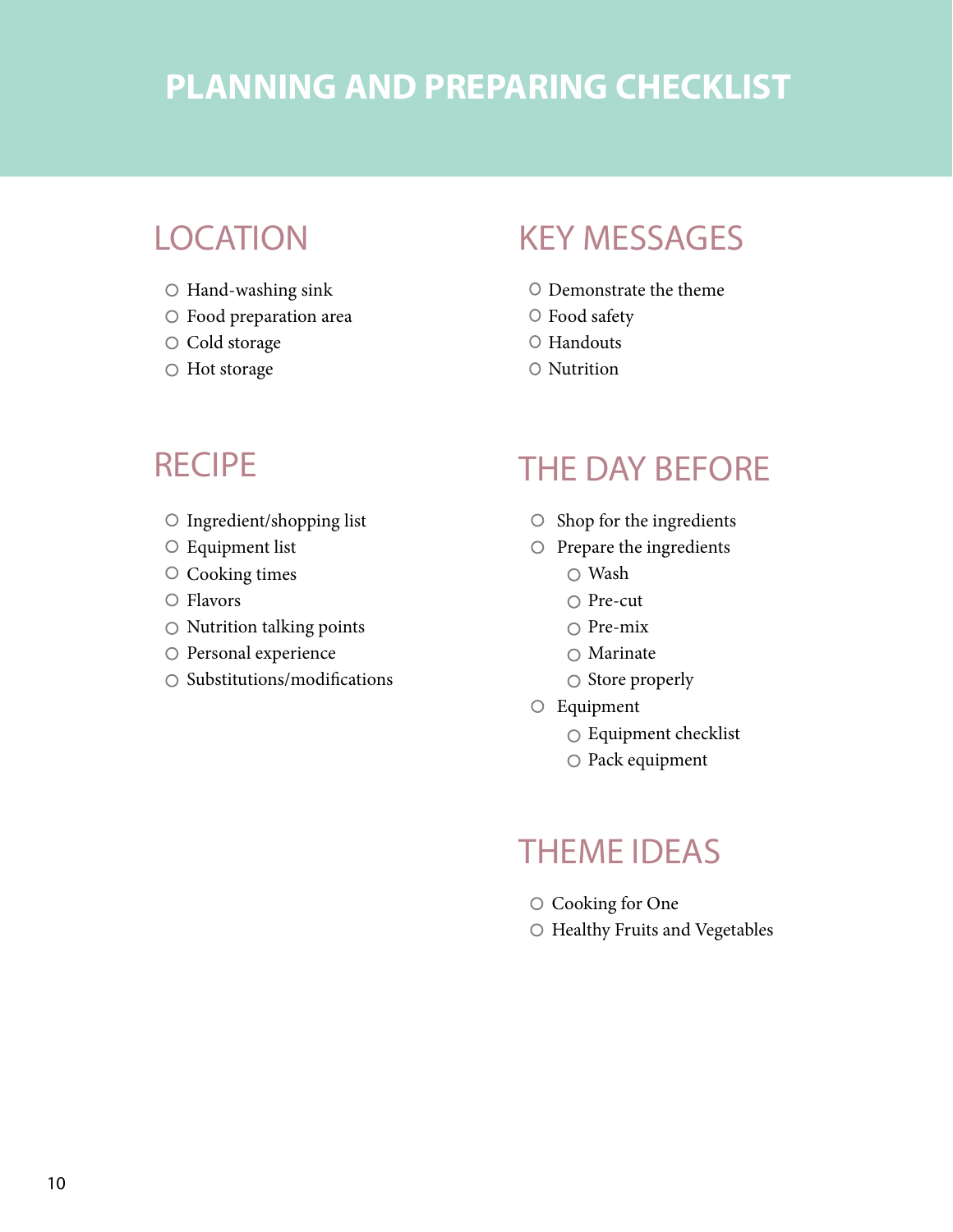## **SUPPLY AND EQUIPMENT CHECKLIST**

## FOR THE KITCHEN

- Aluminum foil
- Apron
- Bowls, mixing
- O Can opener
- Colander
- Cutting boards
- Dish soap
- $\bigcirc$  Dishtowels and dishcloth
- O Disposable gloves
- $\circ$  Electric burner
- $\circ$  Electric skillet
- Extension cord
- $\circ$  First aid kit
- Food thermometer
- Grater/zester
- Hand sanitizer
- Hot pads
- $\circ$  Kitchen shears
- $\circ$  Knives
- $\circ$  Measuring cups, dry
- $\circ$  Measuring cups, liquid
- $\bigcirc$  Measuring spoons
- $\circ$  Nonstick cooking spray
- Pancake turner
- $\circ$  Paper plates
- $\circ$  Paper towels
- $\circ$  Pens/pencils
- Plastic storage bags/containers
- $\bigcirc$  Plastic wrap
- $\cap$  Potato masher
- Potato peeler
- O Recipes
- $\circ$  Registration materials
- $\circ$  Sanitizing wipes
- $\circ$  Saucepans
- $\circ$  Serving platters
- $\circ$  Serving utensils
- $\circ$  Sign-in sheets
- $\bigcirc$  Skillet
- $\bigcirc$  Spatula
- $\circ$  Spoons, stirring
- $\bigcirc$  Tablecloth
- $\bigcirc$  Tongs
- $\bigcirc$  Trash bags
- $\bigcirc$  Utensils, plastic
- $\bigcirc$  Whisk

## FOR THE AUDIENCE

- Door prizes
- Evaluations
- Handouts
- $O$  Pens/Pencils
- $\circ$  Recipes
- $\circ$  Registration materials
- $\circ$  Sign-in sheet

## MIX IT UP

A food demonstration is a perfect opportunity to showcase a new piece of equipment. But be sure to practice at home before the event.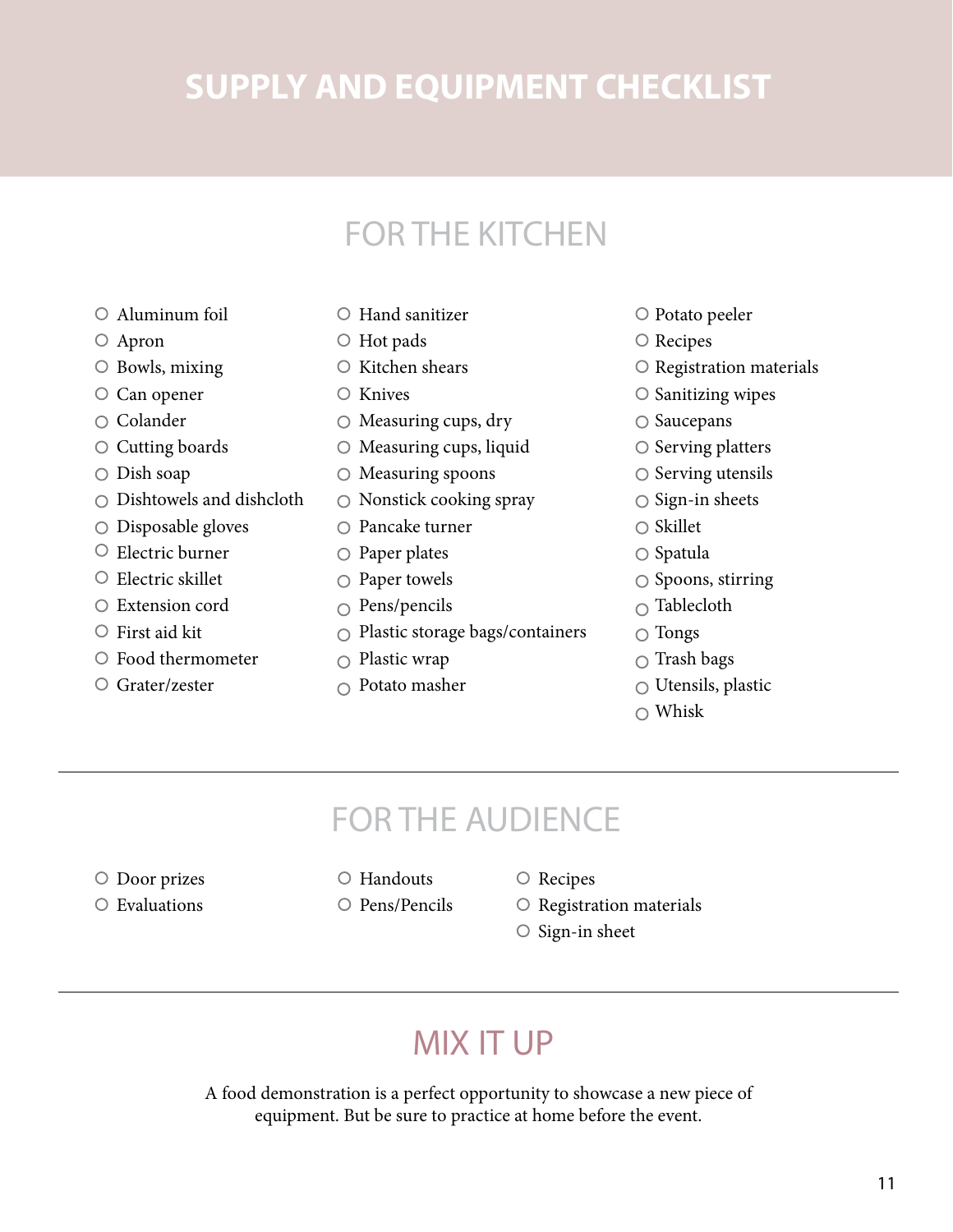## **DEMONSTRATION DAY**

The day of the food demonstration can be stressful. Use this checklist to help you remember all of the critical components and to enjoy a successful, stress-free demonstration day!

## ARRIVE AND SET UP

- $\bigcirc$  Come early: 1–2 hours before the doors open.
- $\bigcirc$  Brief the volunteers.
- $\circ$  Set up the cooking station and preparation area.
- $\circ$  Arrange the chairs and any written materials.

## TRANSPORT FOOD SAFETY

- O Car clean and free of contamination
- Frozen food kept frozen during transport
- $\circ$  Temperatures to maintain:
	- $\bigcirc$  Hot food: >140°F
	- O Cold food: <40°F
- Food containers clean/sanitized, nonporous, and approved for food use

## APPROPRIATELY DRESS

- Hair pulled back
- Jewelry limited to a wedding band (no watches, bracelets, etc.)
- $\circ$  Fingernails short and clean (no polish or fake nails)
- No perfume or cologne
- $\circ$  Sleeves best short or 3/4 length; if sleeves long, they must fit close to the body
- $\circ$  An apron if you are comfortable wearing one; if not, just remember that some foods stain!
- $\bigcirc$  Shoes flat with closed toes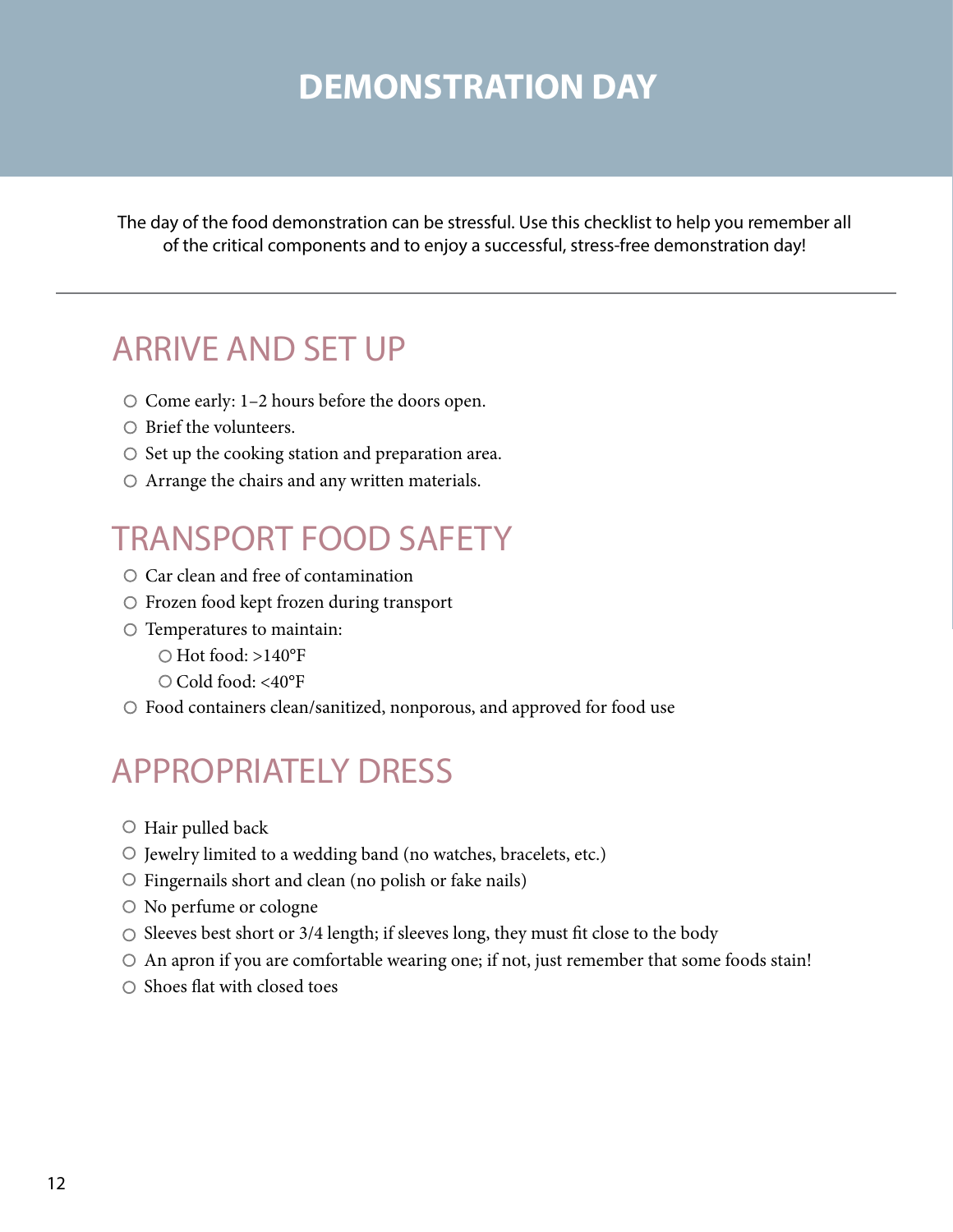## **PRESENTATION**

Success lies in the recipe demonstration! You are conveying not only technique, but also nutrition knowledge and food safety practices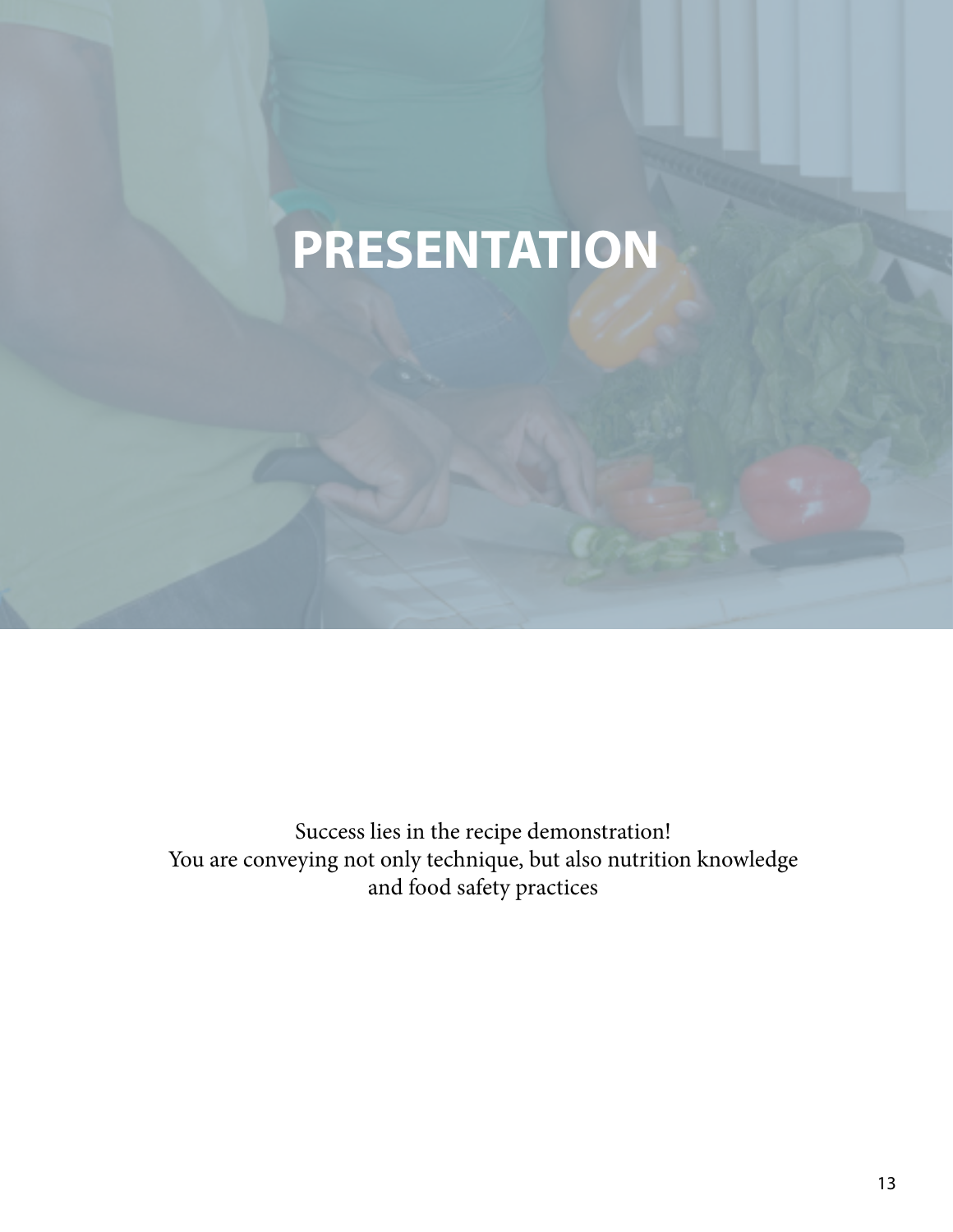## **DURING THE DEMONSTRATION**

WELCOME Welcome the audience and introduce yourself. Discuss the theme of the demonstration, the topics to be covered, and the timeline of your program. Explain your goals and objectives and the question/answer format.

## DEMONSTRATE THE RECIPE

Provide a detailed overview of the recipe and instructions.

Explain each step in detail, especially if the audience cannot view the techniques. Consider using a demonstration mirror or video feed so that the participants can see all the steps.

If you are cooking with potentially hazardous foods, always check the final internal cooking temperature with a food thermometer. State the required cooking temperature, and stress the importance of preparing foods properly.

For safe minimum cooking temperatures for foods, see page 17 or http://www.foodsafety.gov/ keep/charts/mintemp.html.

Explain ways to modify the recipes and suggest substitutions for some ingredients. If the changes would alter the nutrition information, let the audience know. For example, tell the audience if an ingredient would increase the sodium content.

Also, discuss alternative equipment, such as a potato masher instead of a mixer.

Repeat the nutrition and food safety messages throughout the presentation.

Stay safe during the demonstration:

- When using knives, cut away from your fingers.
- • Store kitchen knives out of the reach of children.
- • Secure cutting boards to the table surface before using them.
- Use hot pads/pot holders to open a hot oven or to handle hot food or pans.
- Avoid loose-fitting sleeves or scarves that hang down over the stove when you're cooking.
- • Keep the cords away from food, especially hot food.
- When using equipment, follow the manufacturer's instructions for safety.

Answer questions throughout the demonstration, or have the audience save theirs.

Stay on time; if you can't field all the questions during the demonstration, offer to stay afterward.

**Be credible, reliable, knowledgeable, and safe. It's what your audience expects and deserves!**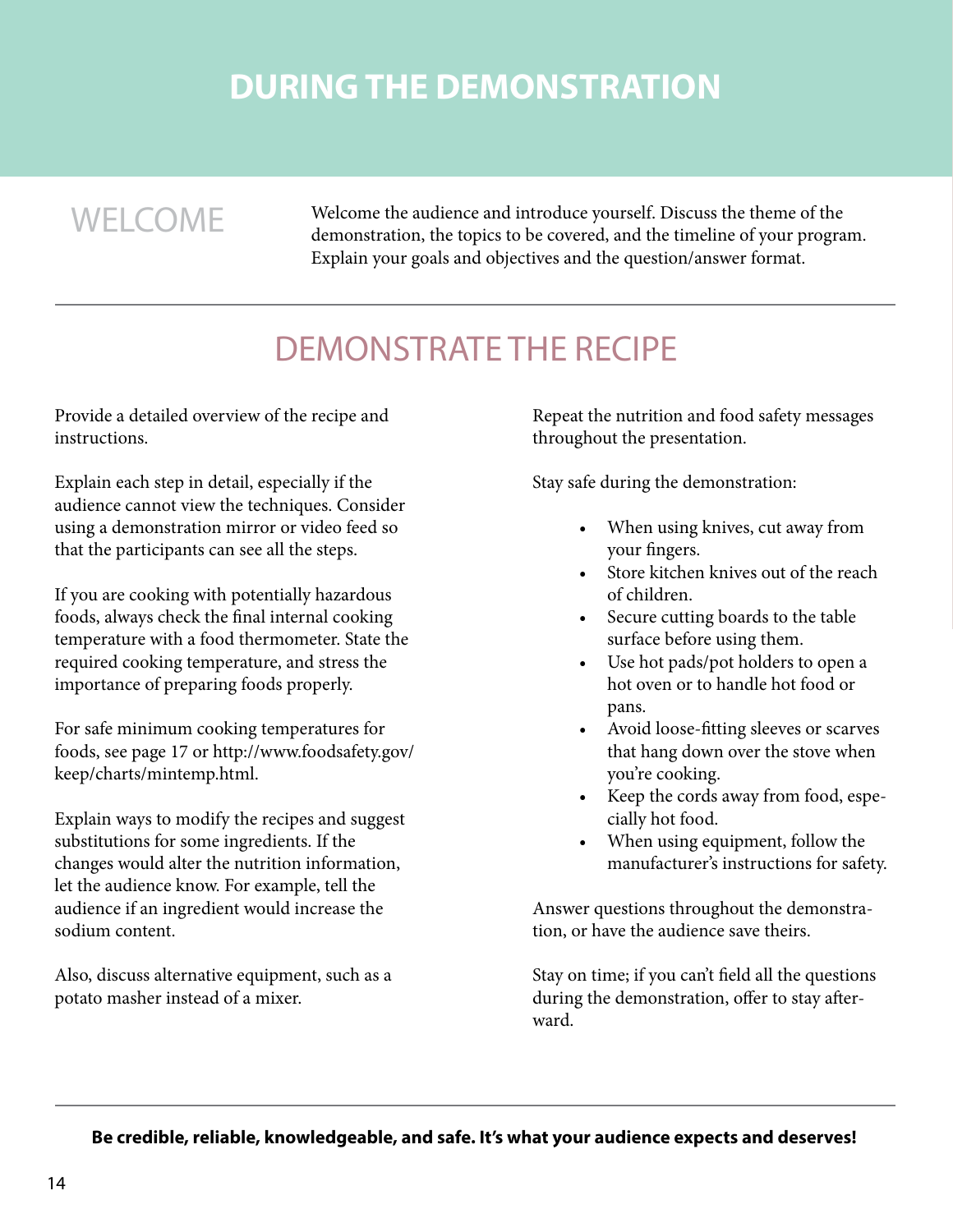## **FOOD SAFETY**

By handling food safely, everyone can reduce the risk of spreading germs and getting sick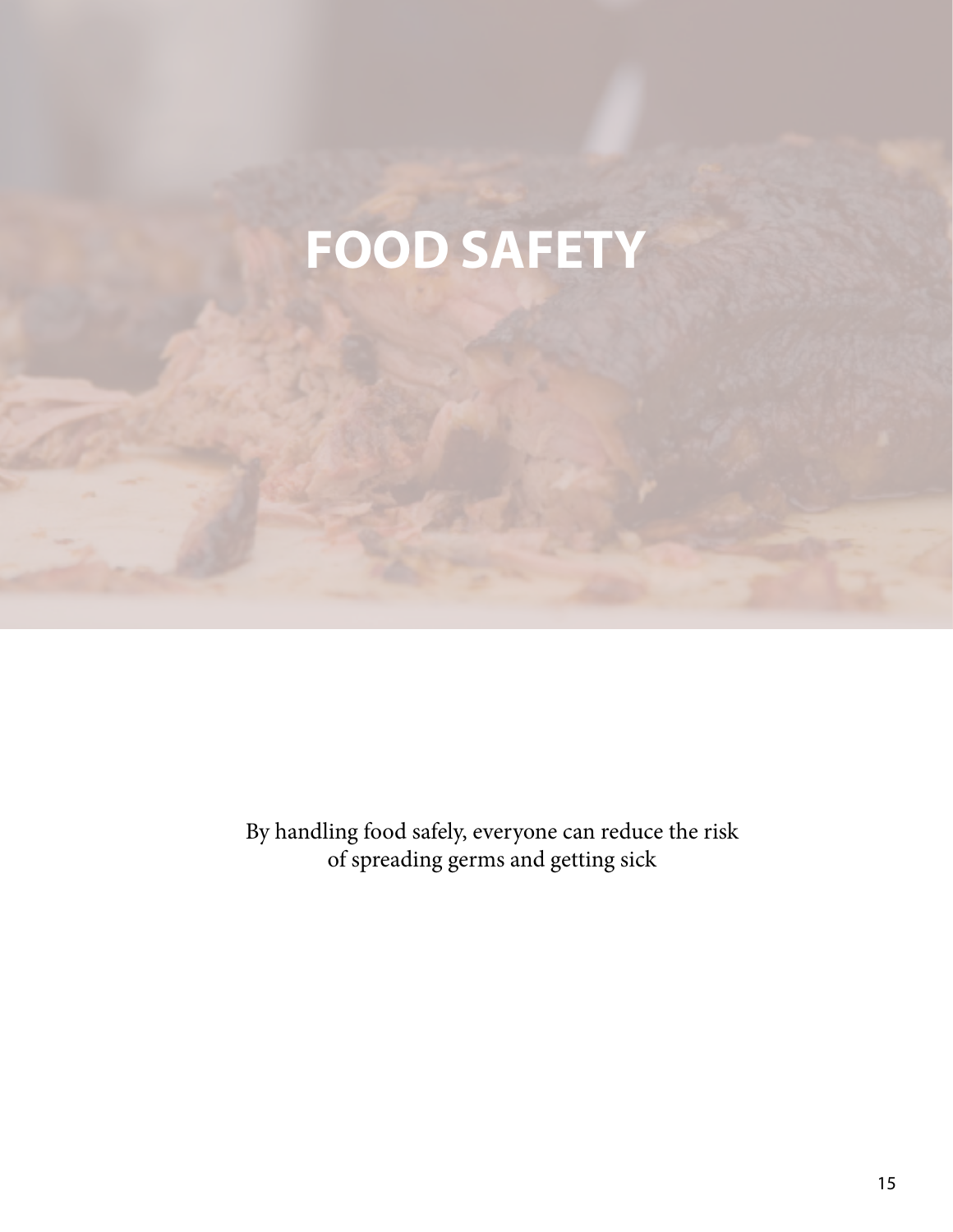## **TALKING POINTS FOR DEMONSTRATIONS**

## DID YOU KNOW?

Safe food handling is more than just washing hands and produce. How you handle foods while you shop, store, and cook them makes a difference in serving foods safely.

## **WASH**

Wash your hands, kitchen surfaces, and all produce before preparing or eating foods. Germs can survive on hands, surfaces, and food. Wash your hands for at least 20 seconds with warm, soapy water. After each use, wash all surfaces, utensils, cutting boards, and appliances with hot, soapy water. Rinse produce thoroughly with cool running water and a soft bristle brush.

## SEPARATE

Separate raw from ready-to-eat foods. Prevent cross contamination by separating raw foods such as meats, poultry, seafood, and eggs. Use different plates, utensils, and cutting boards for raw foods and for ready-to-eat foods, including washed produce. Even when you shop, keep raw foods separate from the other foods in your grocery cart.

## **REFRIGERATE**

Refrigerate perishable foods below 40°F and within 2 hours of cooking to slow the growth of germs. If the room temperature is above 90°F, refrigerate the foods within 1 hour. Use a refrigerator thermometer to make sure that the temperature inside is below 40°F.

## COOK

Cook foods to the proper temperature. The only way to ensure that your food is safe to eat is to use a food thermometer and cook the foods to the recommended minimum internal temperature. This practice helps kill the germs on raw eggs, meats, poultry, and seafood.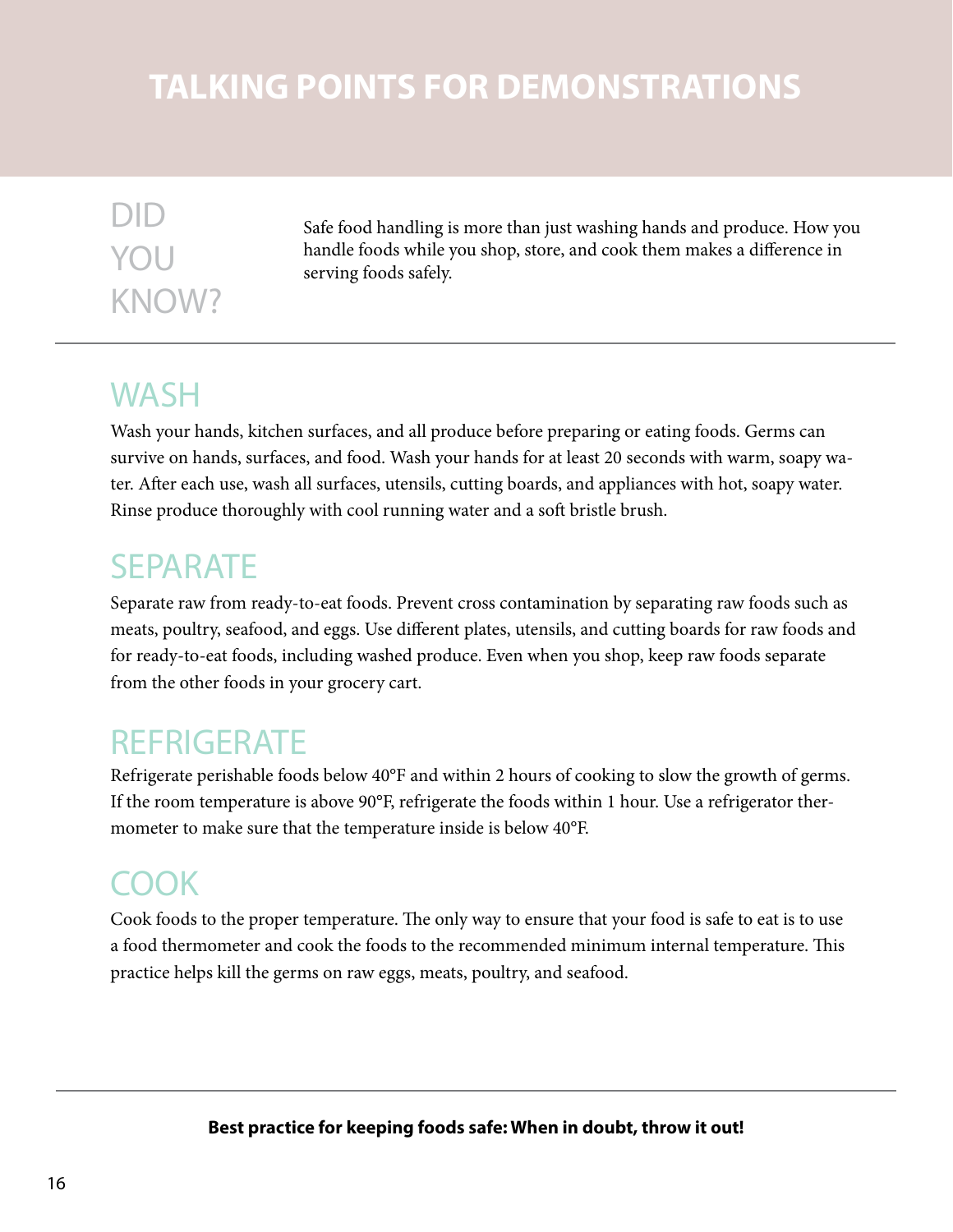## **SAFE MINIMUM COOKING TEMPERATURES**

| <b>Category</b>                         | <b>Food</b>                                         | <b>Temperature</b>                                           | <b>Rest time</b> |
|-----------------------------------------|-----------------------------------------------------|--------------------------------------------------------------|------------------|
| <b>Ground meat</b><br>and meat mixtures | Beef, lamb pork, and<br>veal                        | $160^{\circ}F$                                               | None             |
|                                         | Chicken and turkey                                  | 165°F                                                        | None             |
| Fresh beef, veal,<br>and lamb           | Chops, roasts, and steaks                           | 145°F                                                        | 3 minutes        |
| <b>Poultry</b>                          | Chicken and turkey,<br>whole                        | $165^{\circ}F$                                               | None             |
|                                         | Poultry breasts, legs,<br>thighs, roasts, and wings | $165^{\circ}F$                                               | None             |
|                                         | Duck and goose                                      | 165°F                                                        | <b>None</b>      |
| <b>Pork</b>                             | Fresh pork                                          | 145°F                                                        | 3 minutes        |
|                                         | Fresh ham (raw)                                     | 145°F                                                        | 3 minutes        |
|                                         | Precooked ham (to<br>reheat)                        | $140^{\circ}F$                                               | None             |
| <b>Eggs and egg dishes</b>              | Eggs                                                | Cook until the yolk and<br>white are firm                    | None             |
|                                         | Egg dishes                                          | $160^{\circ}F$                                               | <b>None</b>      |
| <b>Leftovers and</b>                    | Leftovers                                           | $165^{\circ}F$                                               | <b>None</b>      |
| casseroles                              | Casseroles                                          | $165^{\circ}F$                                               | <b>None</b>      |
| Seafood                                 | Crabs, lobster, and<br>shrimp                       | Cook until the flesh is<br>None<br>pearly and opaque         |                  |
|                                         | Clams, mussels, and<br>oysters                      | Cook until the<br><b>None</b><br>shells open                 |                  |
|                                         | <b>Scallops</b>                                     | Cook until the flesh<br>is milky white or firm<br>and opaque | None             |

### **Why is rest time important?**

After you remove meat from a grill, oven, or another heat source, allow it to rest before serving it. During the rest time, its temperature remains constant or continues to rise, which destroys germs.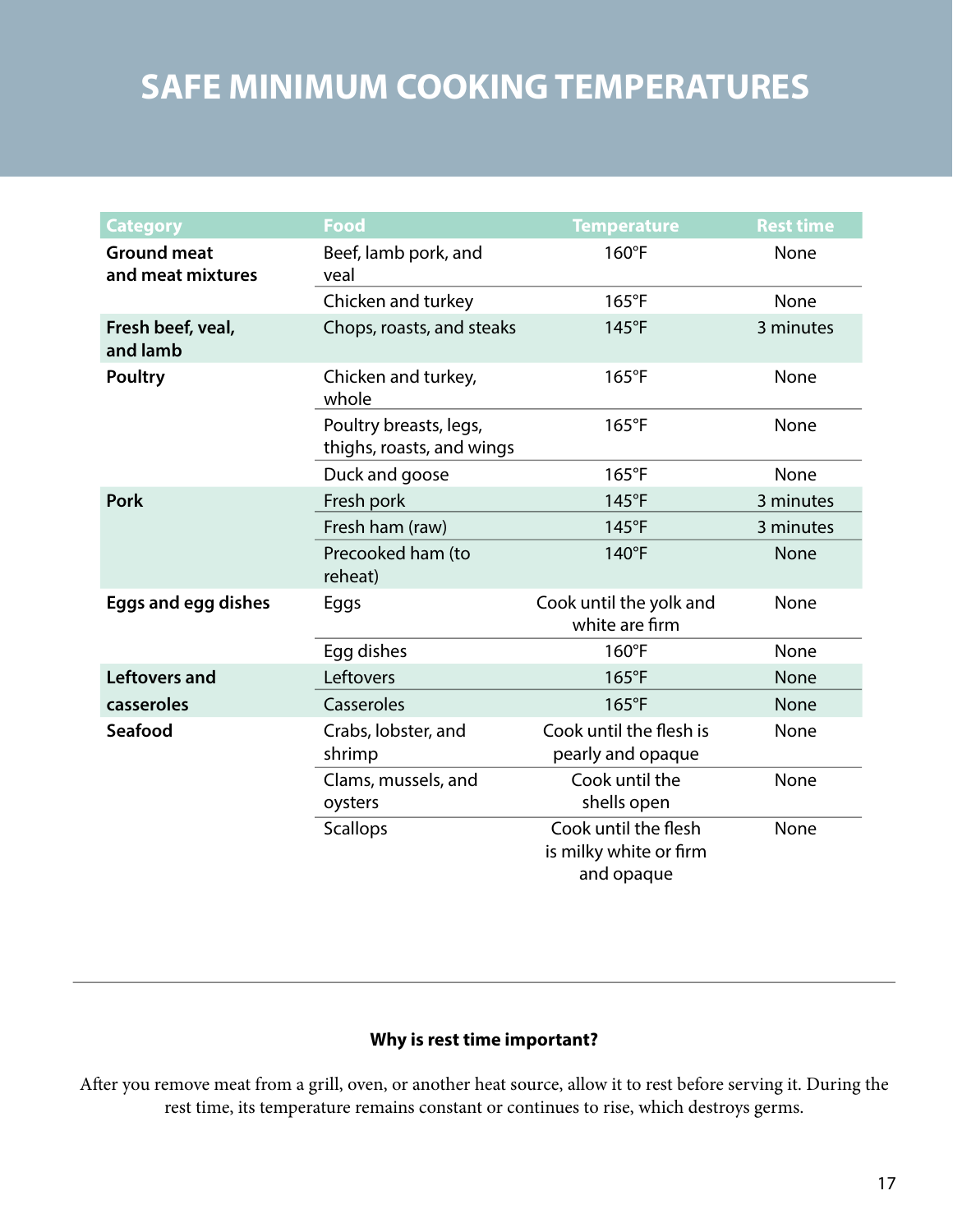

Deliver clear, concise nutrition messages throughout the demonstration. The following talking points are useful for most recipes.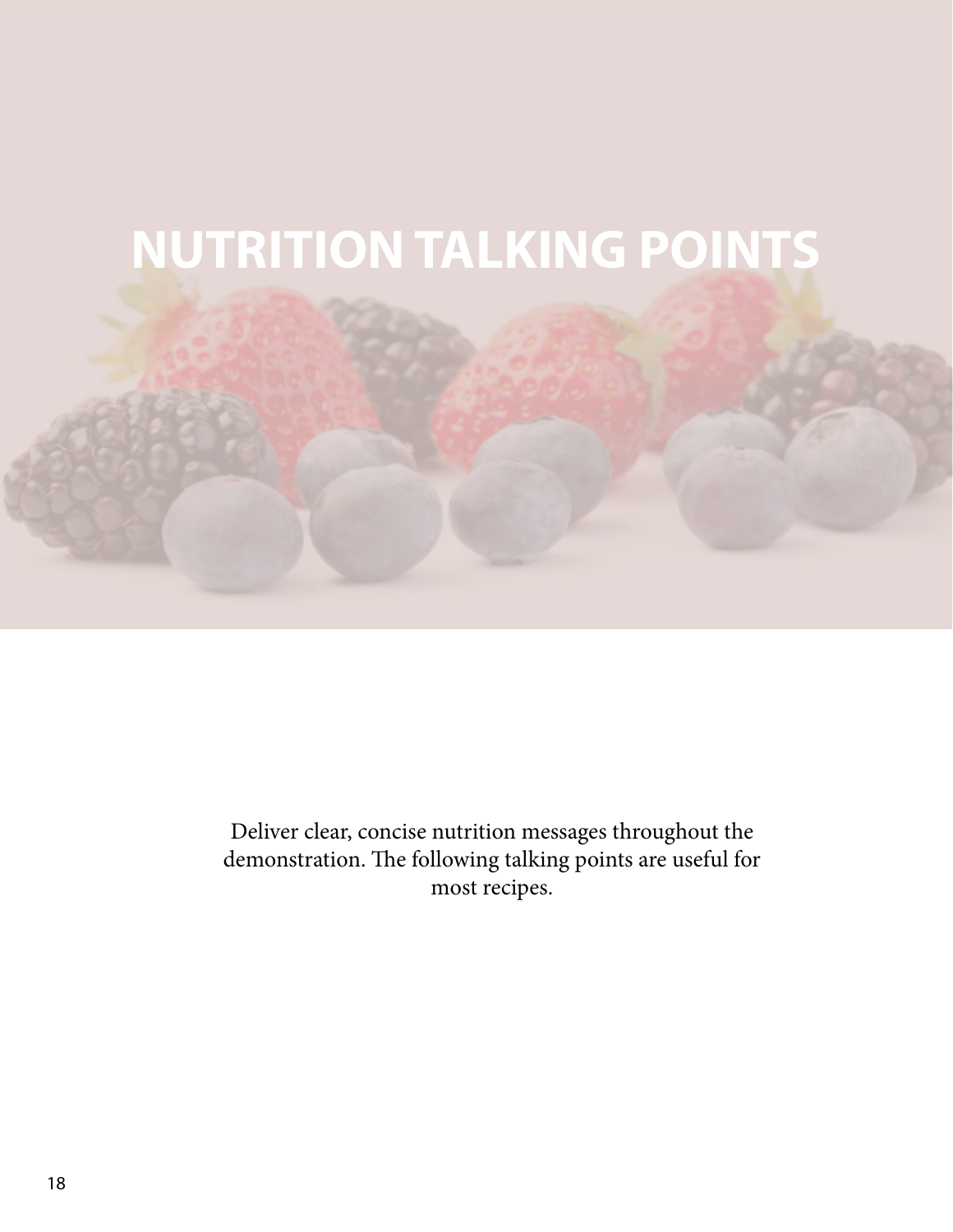## **FRUIT AND VEGETABLE GROUPS**

| YOU          | Fruits and vegetables are low in calories and packed with nutrition. Veg-<br>etables and fruits provide vital nutrients such as vitamins, minerals, and<br>dietary fiber.                                                                                                |
|--------------|--------------------------------------------------------------------------------------------------------------------------------------------------------------------------------------------------------------------------------------------------------------------------|
| <b>KNOW?</b> | People who eat more vegetables and fruits have reduced risk of chronic<br>diseases such as cancer, diabetes, and heart disease.                                                                                                                                          |
|              | Educators conducting healthy food demonstrations must be knowledge-<br>able about nutrition. Make sure that your nutrition messages are clear<br>and concise throughout the demo. The talking points in this section are<br>useful for most recipes.                     |
|              | During your demonstration, create a dialogue with the audience that<br>includes some of the talking points about the main recipe ingredients.<br>These points should include nutrient content, cooking tips, selection,<br>storage, and alternative preparation methods. |
|              | We also encourage you to highlight Texas-based ingredients or products<br>when appropriate                                                                                                                                                                               |
|              |                                                                                                                                                                                                                                                                          |

## MYPLATE RECOMMENDS

**Focus on whole fruits** that are fresh, frozen, canned, or dried.

**Vary your veggies** to include colorful, fresh, frozen, and canned vegetables, especially those that are dark green, red, or orange.

### DAILY INTAKE BASED ON A 2,000-CALORIE DIET

**Fruit: 2 cups 1 cup of fruit is equal to about:** 1 cup of raw or cooked fruit ½ cup of dried fruit, or 1 cup of 100% fruit juice

**Vegetables: 2½ cups 1 cup of vegetables is equal to about:** 1 cup of raw or cooked vegetables

2 cups of leafy salad greens, or

1 cup 100% vegetable juice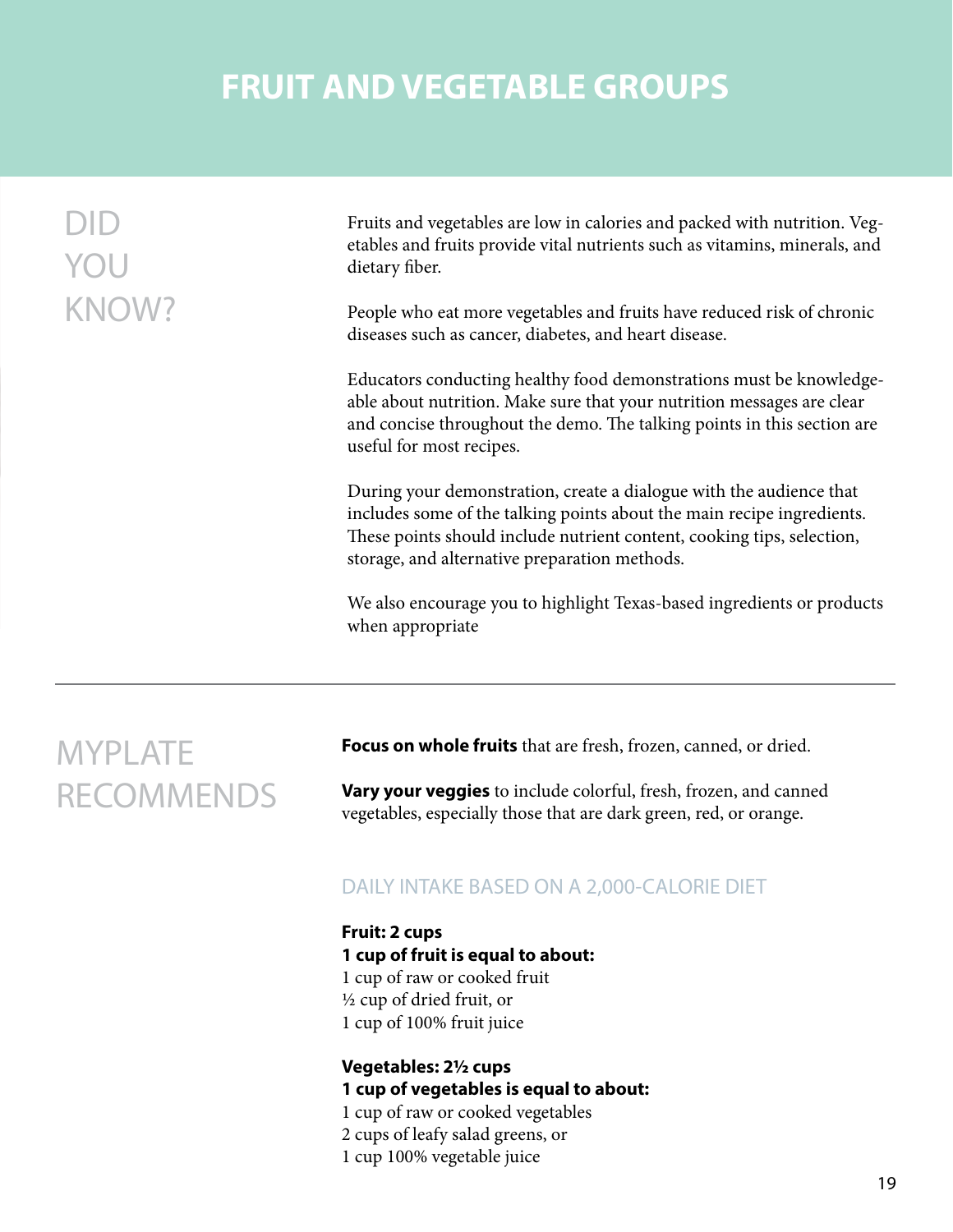## **FRUIT AND VEGETABLE GROUPS**

| <b>CALORIES</b> | <b>Low:</b> 1 fruit serving has about 60 calories; 1 vegetable serving has about 25<br>calories or less                                                                                                                                                                                                                                                                                                                                               |  |  |
|-----------------|-------------------------------------------------------------------------------------------------------------------------------------------------------------------------------------------------------------------------------------------------------------------------------------------------------------------------------------------------------------------------------------------------------------------------------------------------------|--|--|
|                 | <b>More than other vegetables:</b> Dried beans, legumes, and starchy<br>vegetables such as corn, peas, potatoes, and winter squash                                                                                                                                                                                                                                                                                                                    |  |  |
|                 | More than other fruits: Tropical fruits such as avocados and coconuts                                                                                                                                                                                                                                                                                                                                                                                 |  |  |
|                 | <b>Low for most vegetables:</b> Low-fat diets can help lower the risk of certain<br>chronic diseases such as breast cancer, colon cancer, diabetes, and heart<br>disease.                                                                                                                                                                                                                                                                             |  |  |
| FIBER           | Promotes a healthy digestive system<br>$\bullet$<br>May reduce the risk of heart disease and some cancers<br>Daily need for adults: 25-35 grams<br><b>Daily need for children and adolescents</b> (up to 20 years old)-<br>$\bullet$<br>follow the Age $+5$ Rule-the number of grams of fiber equal to their<br>age, plus 5 grams<br>More in fruits and vegetables with edible skins and seeds; peeling de-<br>$\bullet$<br>creases the fiber content |  |  |
| <b>SODIUM</b>   | Table salt: 40% sodium, 60% chloride<br>$\bullet$<br>1 teaspoon of salt: About 2,400 mg of sodium<br>$\bullet$<br>Recommended daily intake: 2,300 mg or less per day<br>$\bullet$<br>Low-sodium food: 140 mg or less per serving<br>$\bullet$<br>Very low levels (35 mg or less) in most fresh vegetables<br>Low levels in all fresh fruits<br>Very high levels in pickled vegetables and some canned and some fro-                                   |  |  |

**Veggie fact: Spinach belongs to the Goosefoot family, along with beets and Swiss chard**

zen vegetables—check the nutrition facts label for sodium content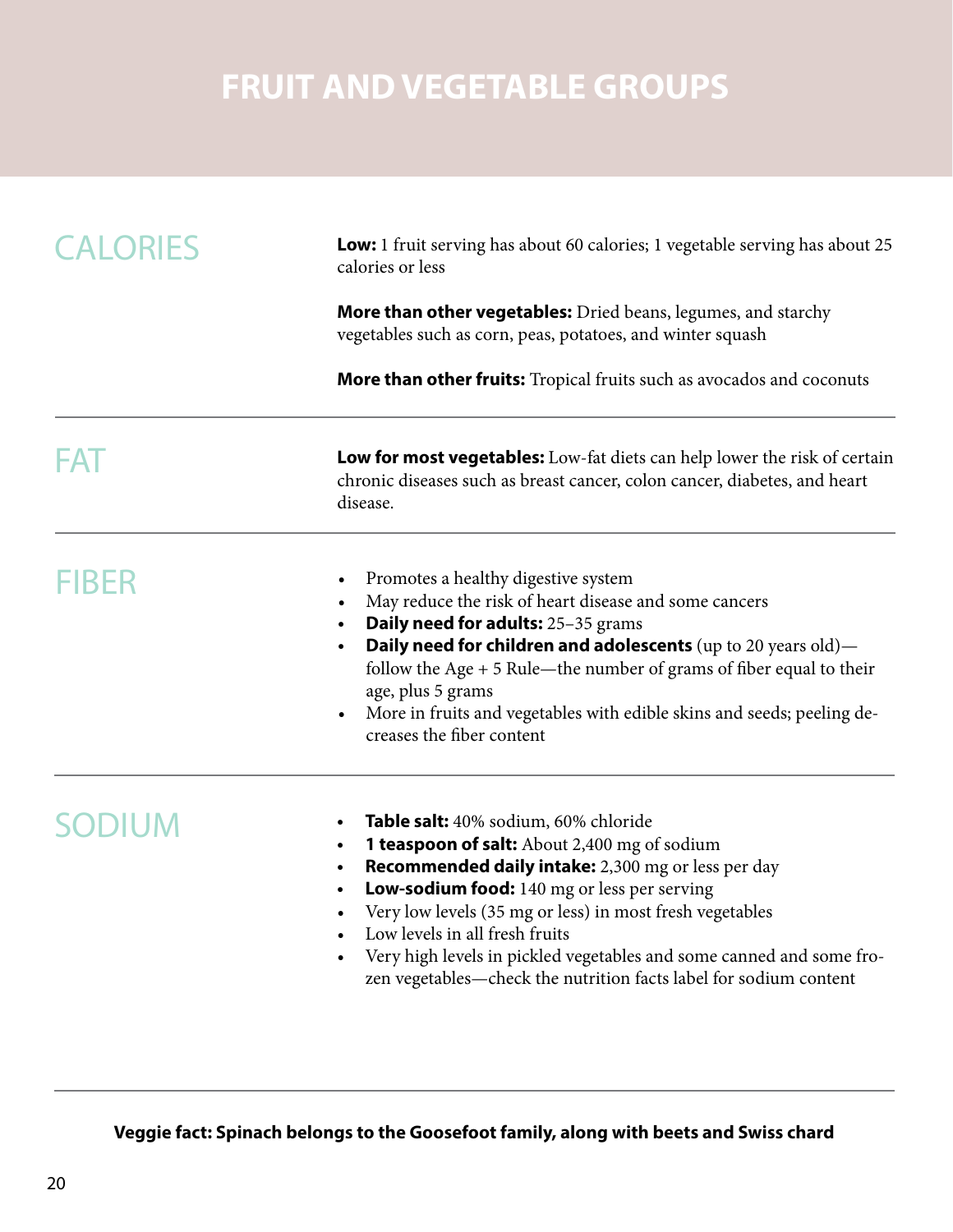## **VITAMINS**

| <b>VITAMIN A</b> | Needed for night vision and skin maintenance<br>Helps keep skin smooth and healthy<br>$\bullet$<br>Helps the body resist infection<br>$\bullet$<br>Required for children's growth<br>Can be converted in the body from the carotenoids in many fruits and<br>$\bullet$<br>vegetables; some carotenoids help protect the body against cancer and<br>heart disease<br><b>Good sources:</b> Dark green or dark yellow/orange fruits and vegeta-<br>$\bullet$<br>bles, such as apricots, broccoli, carrots, mangos, spinach, and sweet<br>potatoes |
|------------------|------------------------------------------------------------------------------------------------------------------------------------------------------------------------------------------------------------------------------------------------------------------------------------------------------------------------------------------------------------------------------------------------------------------------------------------------------------------------------------------------------------------------------------------------|
| <b>VITAMIN C</b> | Needed to form collagen, which helps keep the cells and blood vessels<br>healthy<br>Helps protect against infection<br>Speeds healing of wounds and broken bones<br>Also known as ascorbic acid<br>$\bullet$<br>Helps bones and teeth develop<br>$\bullet$<br>Enables the body to absorb iron<br>May reduce the risk of some cancers<br>Vegetables high in vitamin C: Broccoli, cabbage, cauliflower, pep-<br>pers and tomatoes<br>Fruits high in vitamin C: Citrus (grapefruit, lemons, and oranges),<br>kiwis, mangoes, and strawberries     |
|                  | Needed for proper cell growth and function<br>Also called folacin or folic acid<br>Vital for women of childbearing age, especially pregnant and nursing<br>women<br>Crucial for children<br>Reduces the risk of neural tube defects, such as spina bifida, when<br>women consume adequate amounts during the first few weeks of preg-<br>nancy<br>Vegetable sources: Asparagus, broccoli, peas, spinach, and dark,<br>leafy green vegetables and legumes<br>Fruit sources: Avocados, bananas, and oranges                                      |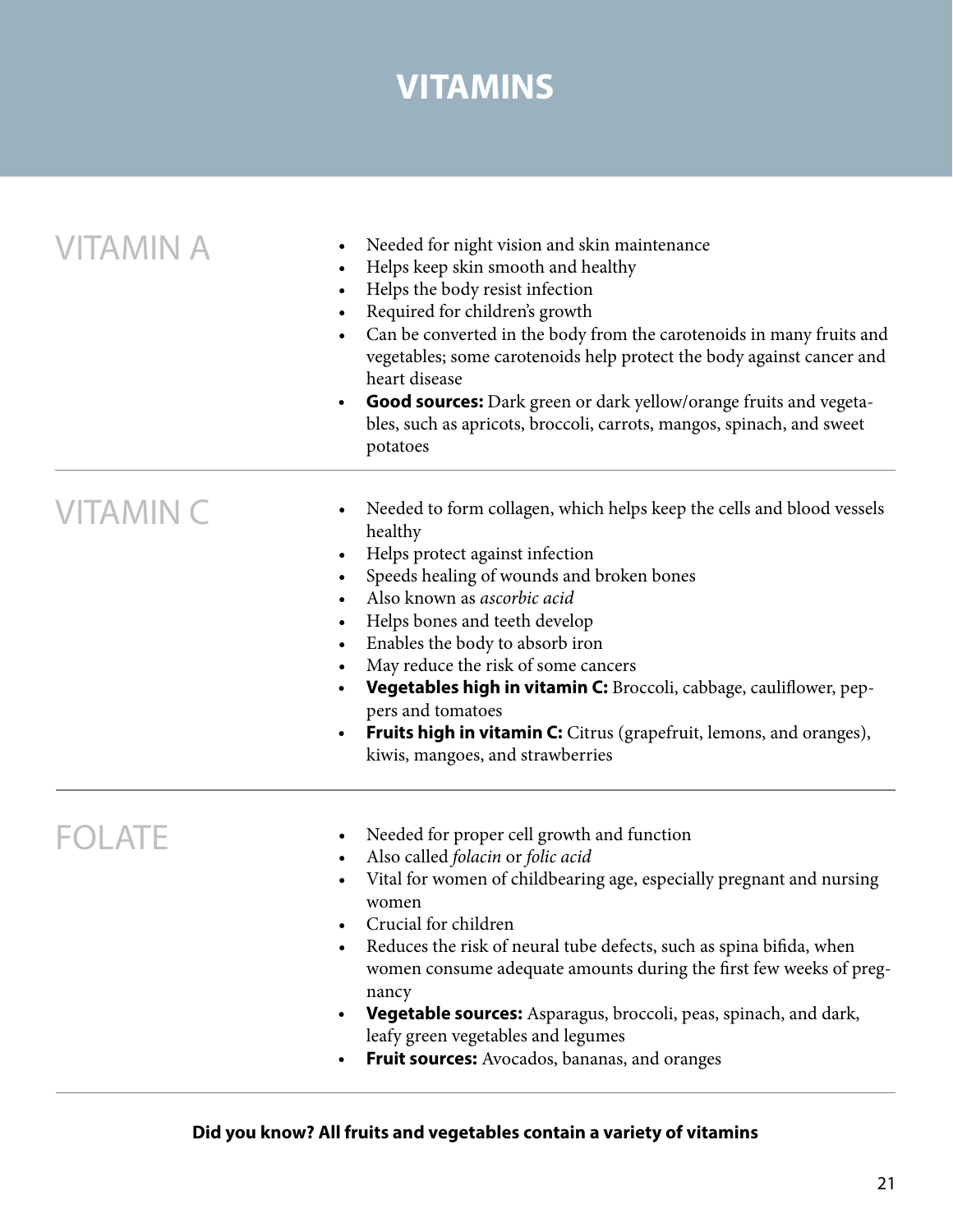## **MINERALS**

| <b>POTASSIUM</b> | Needed for fluid balance, muscle contraction, and nerve function<br>$\bullet$<br>Best food sources of potassium: fruits and vegetables<br>$\bullet$<br>May help lower blood pressure<br>$\bullet$                                                                                                                                                                                                                                    |  |
|------------------|--------------------------------------------------------------------------------------------------------------------------------------------------------------------------------------------------------------------------------------------------------------------------------------------------------------------------------------------------------------------------------------------------------------------------------------|--|
| <b>IRON</b>      | Provides energy by carrying oxygen through blood and muscles<br>$\bullet$<br>Especially important for women and children<br>Vegetables that contain iron: broccoli, spinach, and other greens<br>$\bullet$<br>(Note: The iron in these foods may not be readily absorbed.)<br>Absorbed better if plant foods containing iron are consumed with a<br>$\bullet$<br>source of vitamin C<br>Also found in some dried fruits<br>$\bullet$ |  |
| <b>CALCIUM</b>   | Needed for building strong bones and teeth<br>$\bullet$<br>Helps regulate blood pressure<br>$\bullet$<br><b>Nonmilk sources:</b> Green, leafy vegetables such as rhubarb, spinach,<br>$\bullet$<br>and Swiss chard; some nuts and seeds; calcium-fortified orange juice;<br>and calcium-processed tofu (check the package label)                                                                                                     |  |

• Various amounts of calcium absorbed from these foods

**HEART HEALTH TIP: Fruits and vegetables can help reduce the risk for heart disease.**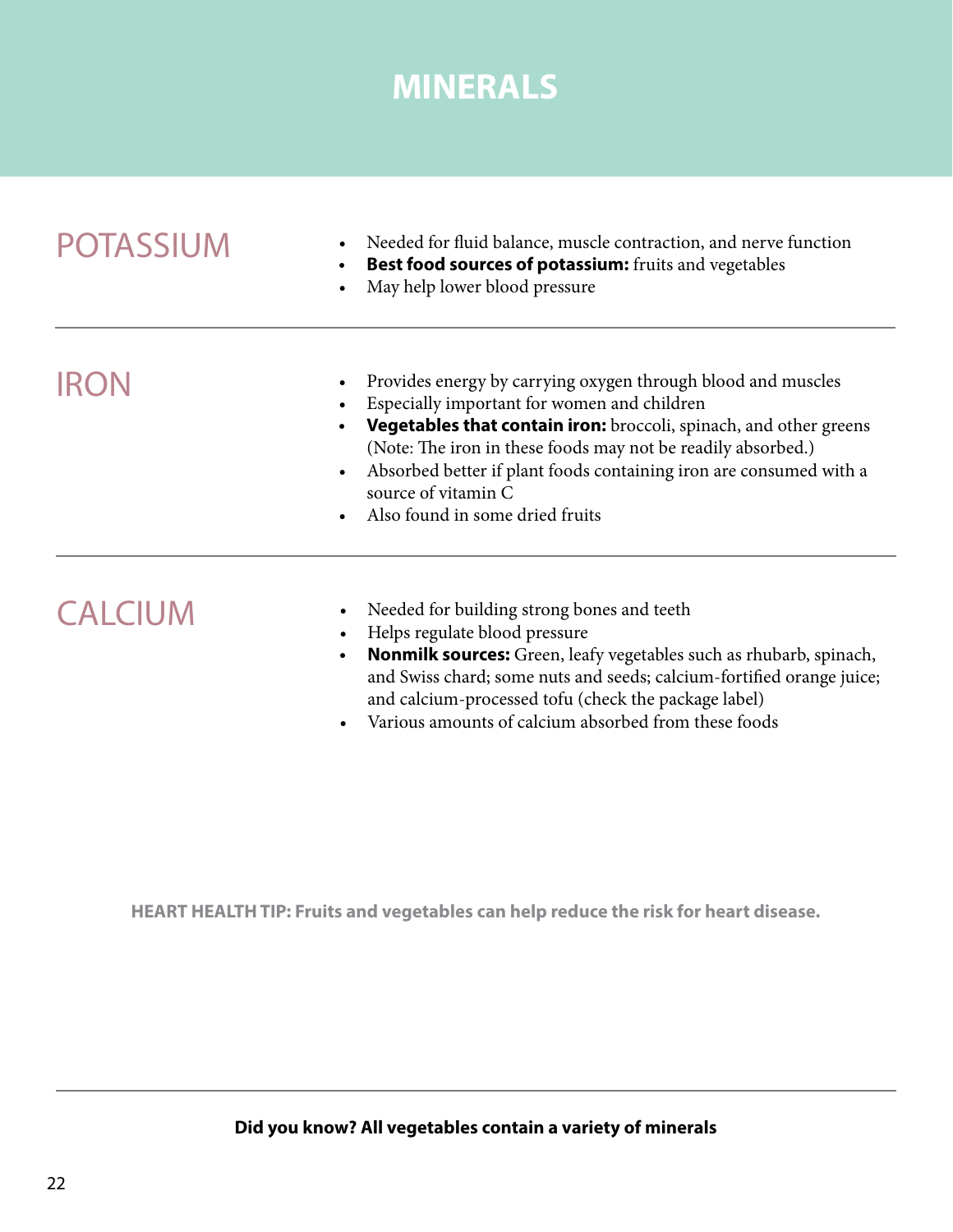## **DAIRY GROUP**

| <b>CALCIUM</b>                    | Needed to build strong bones and teeth<br>Helps prevent osteoporosis<br>Helps regulate blood pressure<br>$\bullet$<br>Enables the heart, nerves, muscles, and other body systems to work<br>$\bullet$<br>properly<br><b>Dairy sources rich in calcium:</b> Milk, cheese, and regular yogurt<br>$\bullet$<br>Also calcium-fortified products such as bread, cereal, juice, and soy<br>milk |
|-----------------------------------|-------------------------------------------------------------------------------------------------------------------------------------------------------------------------------------------------------------------------------------------------------------------------------------------------------------------------------------------------------------------------------------------|
| <b>PROTEIN</b>                    | Builds and repairs body tissue<br>$\bullet$<br>Helps provide energy<br>$\bullet$<br>Helps build blood<br>Helps protect against infection<br>Good sources: Cheese, eggs, fish, meat, milk, poultry, and yogurt                                                                                                                                                                             |
| <b>VITAMIND</b>                   | Produced in the skin by ultraviolet light (sunlight)<br>Helps the body absorb calcium, which strengthens bones and teeth<br>$\bullet$<br>Helps fight off bacteria and viruses<br>$\bullet$<br>Good sources: Fortified milk, juice, and breakfast cereal<br>Other sources: Mushrooms, salmon, and tuna<br>Found naturally in very few foods                                                |
| <b>MYPLATE</b><br><b>RECOMMEN</b> | 3 CUPS DAIRY FOODS DAILY (based on a 2,000-calorie diet)<br>1 cup of dairy is equal to about:<br>1 cup of milk<br>1 cup of yogurt<br>1 cup of fortified soy beverage<br>1/3 cup of shredded cheese<br>1½ ounces of natural cheese or<br>2 ounces of processed cheese                                                                                                                      |

**Did you know? Switching to low-fat or fat-free milk or yogurt is the best way to cut back on the amount of saturated fats you consume from dairy products.**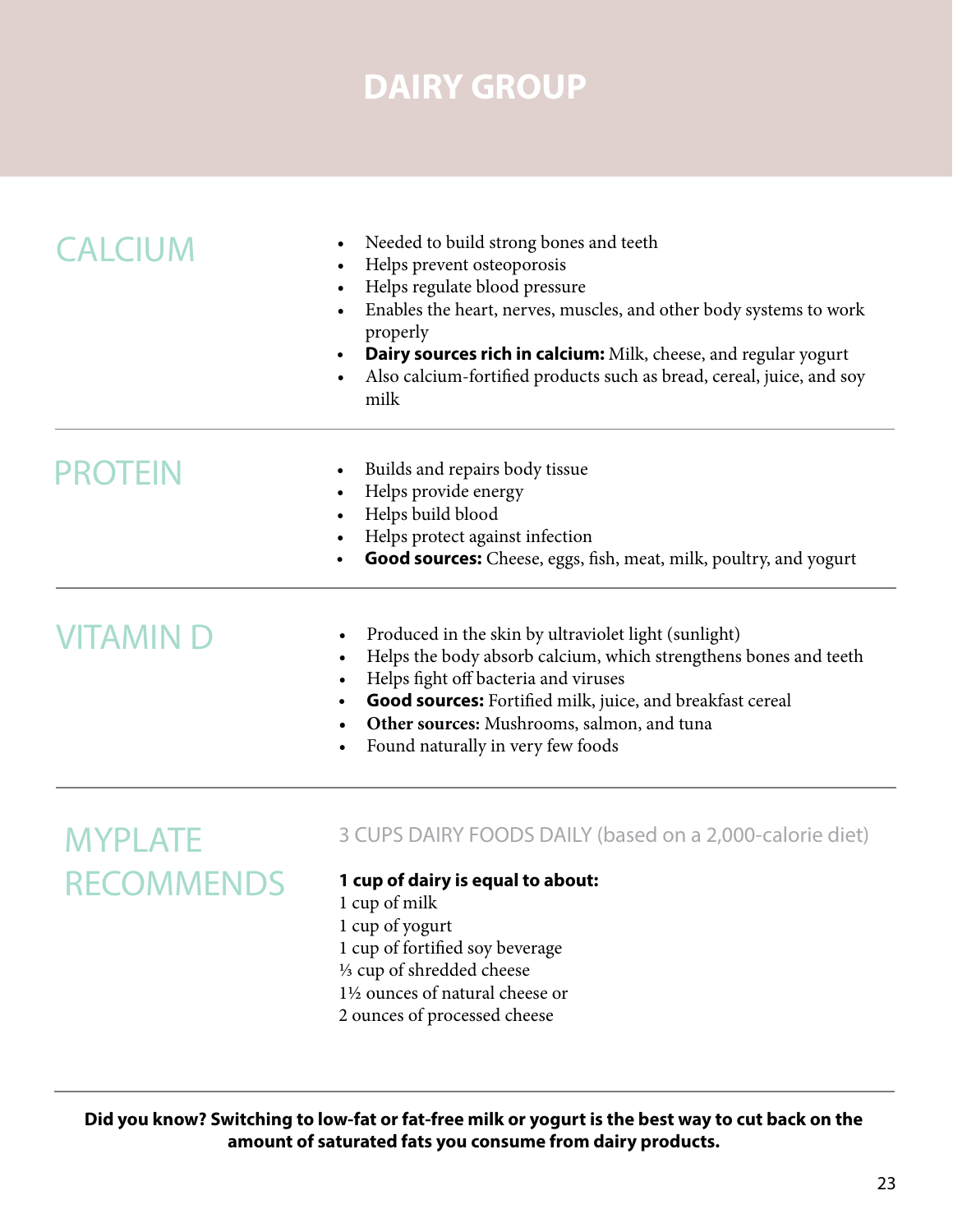## **PROTEIN GROUP**

- PROTEIN Builds and repairs body tissue
	- Helps provide energy
	- • Helps build blood
	- • Helps protect against infection
	- **• Good sources:** Meat, fish, poultry, eggs, milk, cheese, and yogurt
	- **Other sources:** Soy, peas, beans, whole-grain bread and cereal, nuts, and peanut butter

- $VITAMIN D \longrightarrow$  Produced in the skin by ultraviolet light (sunlight)
	- Helps the body absorb calcium, which strengthens bones and teeth
	- • Vitamin D helps fight off bacteria and viruses.
	- **Other sources:** Mushrooms, salmon, and tuna
	- Found naturally in very few foods

## MYPLATE RECOMMENDS

### 5.5 OUNCES OF PROTEIN DAILY (based on a 2,000-calorie diet)

### **1 ounce of protein equals about:**

1 ounce of lean meat, poultry, or seafood 1 egg 1¼ cups of cooked beans or peas 1 tablespoon of peanut butter or ½ ounce of nuts or seeds

**Did you know? Protein isn't found only in red meat! There are a variety of protein food sources. Select a variety of protein foods to improve nutrient intake.**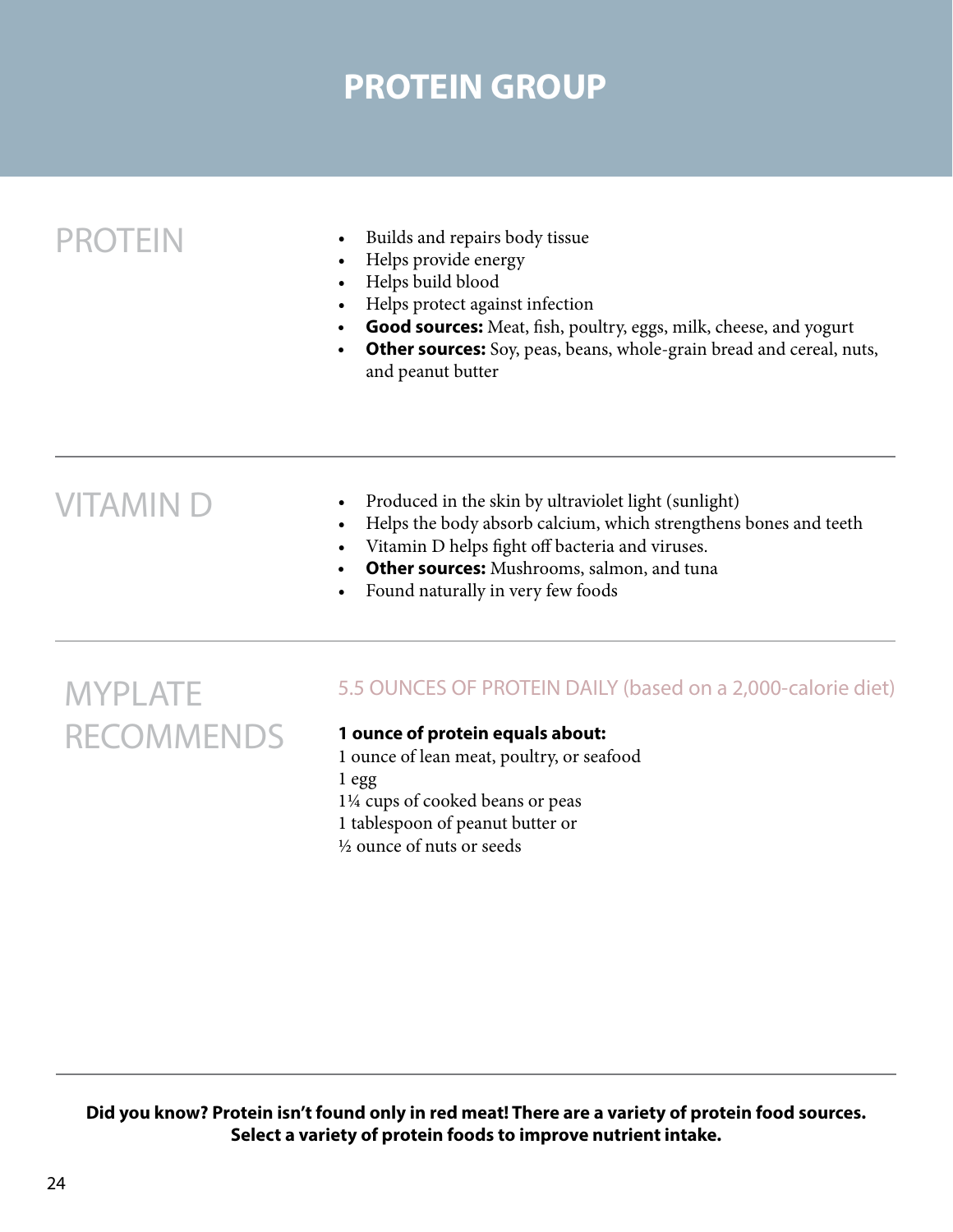## **WHOLE GRAIN GROUP**

| <b>CARBS</b>                       | Good sources of energy<br>$\bullet$<br>Help the body use other nutrients<br>Good sources: bananas, bread, cereals corn, cornmeal, dried fruit,<br>flour, pasta, and sweet potatoes |                                                                                                                                                                                                                                                                                                                                                                                         |  |
|------------------------------------|------------------------------------------------------------------------------------------------------------------------------------------------------------------------------------|-----------------------------------------------------------------------------------------------------------------------------------------------------------------------------------------------------------------------------------------------------------------------------------------------------------------------------------------------------------------------------------------|--|
| <b>FIBER</b>                       | $\bullet$<br>$\bullet$<br>$\bullet$<br>contain the most fiber.                                                                                                                     | Helps you maintain a healthy weight<br>Promotes digestive health<br>May lower the of heart disease and some cancers<br>Daily recommendation for adults: 25-35 grams<br>Daily recommendation for children and adolescents-follow the<br>Age $+5$ Rule: the number of grams of fiber equal to their age $+5$ grams<br>Keep the peel on! Fruits and vegetables with edible skins and seeds |  |
| <b>EXAMPLES</b><br><b>OF WHOLE</b> | Brown rice<br>Oatmeal<br>Popcorn<br>$\bullet$<br>Quinoa                                                                                                                            | Whole-grain corn<br>Whole oats<br>Whole rye<br>$\bullet$<br>Whole wheat                                                                                                                                                                                                                                                                                                                 |  |

**MYPLATE RECOMMENDS** 

### 6 OUNCES OF GRAINS DAILY (based on a 2,000-calorie diet)

**1 ounce of grain equals about:** 1 slice of bread 1 ounce of ready-to-eat cereal, or 1/2 cup of cooked cereal, pasta, or rice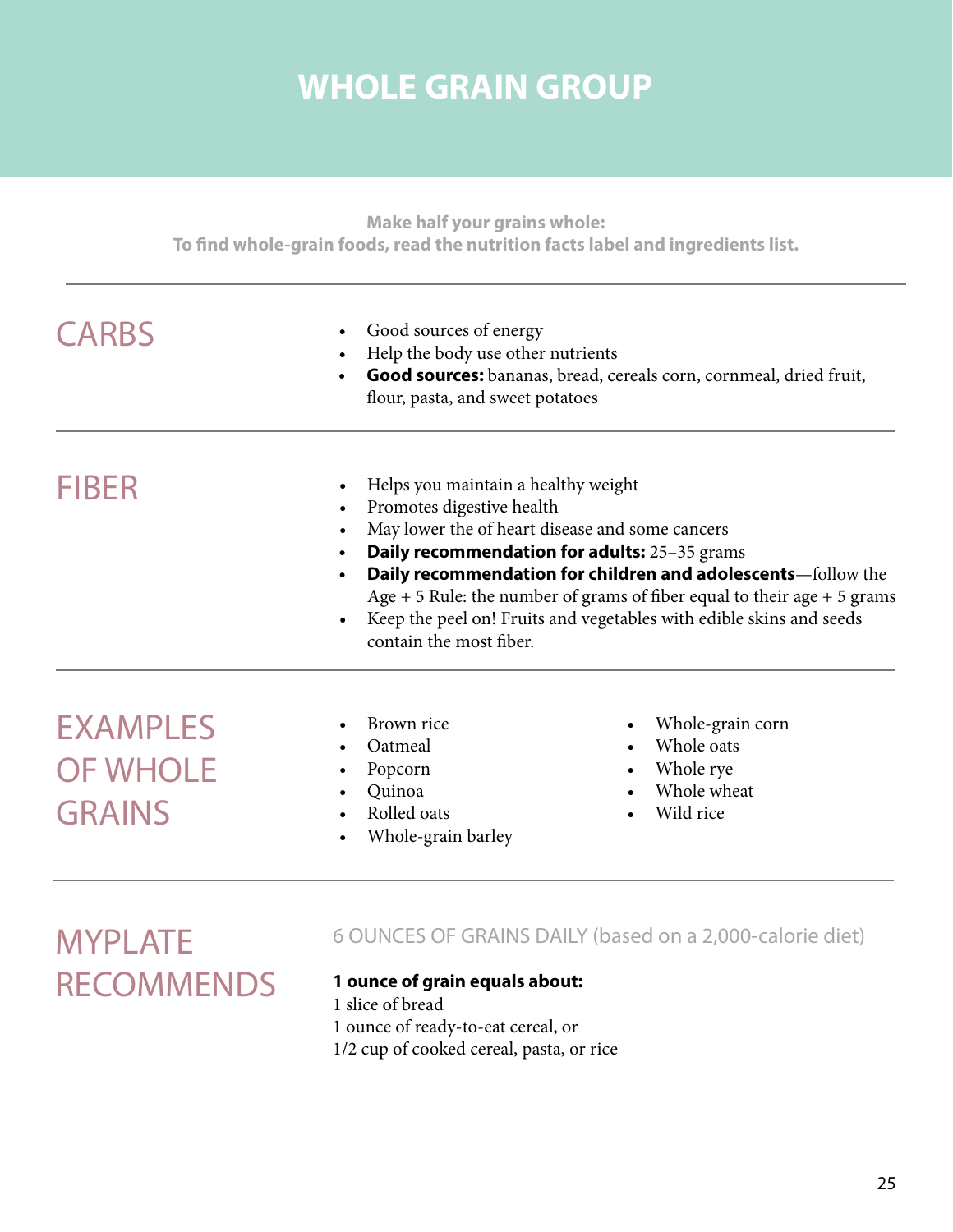## **OILS**

|                                 | Although they are not a food group, oils are emphasized as part of a<br>healthy eating pattern because they are a primary source of essential fatty<br>acids and vitamin E.                                                                                                                                                                                          |                                   |  |
|---------------------------------|----------------------------------------------------------------------------------------------------------------------------------------------------------------------------------------------------------------------------------------------------------------------------------------------------------------------------------------------------------------------|-----------------------------------|--|
| KNOW?                           | Oils should replace solid fats instead of being added to the diet.                                                                                                                                                                                                                                                                                                   |                                   |  |
|                                 | Oils are fats that contain a high percentage of monounsaturated and poly-<br>unsaturated fats. They are liquid at room temperature.<br>Oils from tropical plants such as coconuts, palms, and palm kernels are<br>not included in the oil category because they contain high levels of satu-<br>rated fat. They are not considered part of a healthy eating pattern. |                                   |  |
|                                 |                                                                                                                                                                                                                                                                                                                                                                      |                                   |  |
| <b>COMMON</b><br><b>COOKING</b> | Canola<br>Corn<br>Olive<br>Peanut                                                                                                                                                                                                                                                                                                                                    | Safflower<br>Soybean<br>Sunflower |  |

## **MYPLATE RECOMMENDS**

NO MORE THAN 5–7 TEASPOONS OF OIL DAILY (based on a 2,000-calorie diet)

### **1 teaspoon of oil is equal to about:**

- 1 tablespoon of mayonnaise
- 1 tablespoon of Italian dressing
- 8 large canned olives or
- 1/2 tablespoon of peanut butter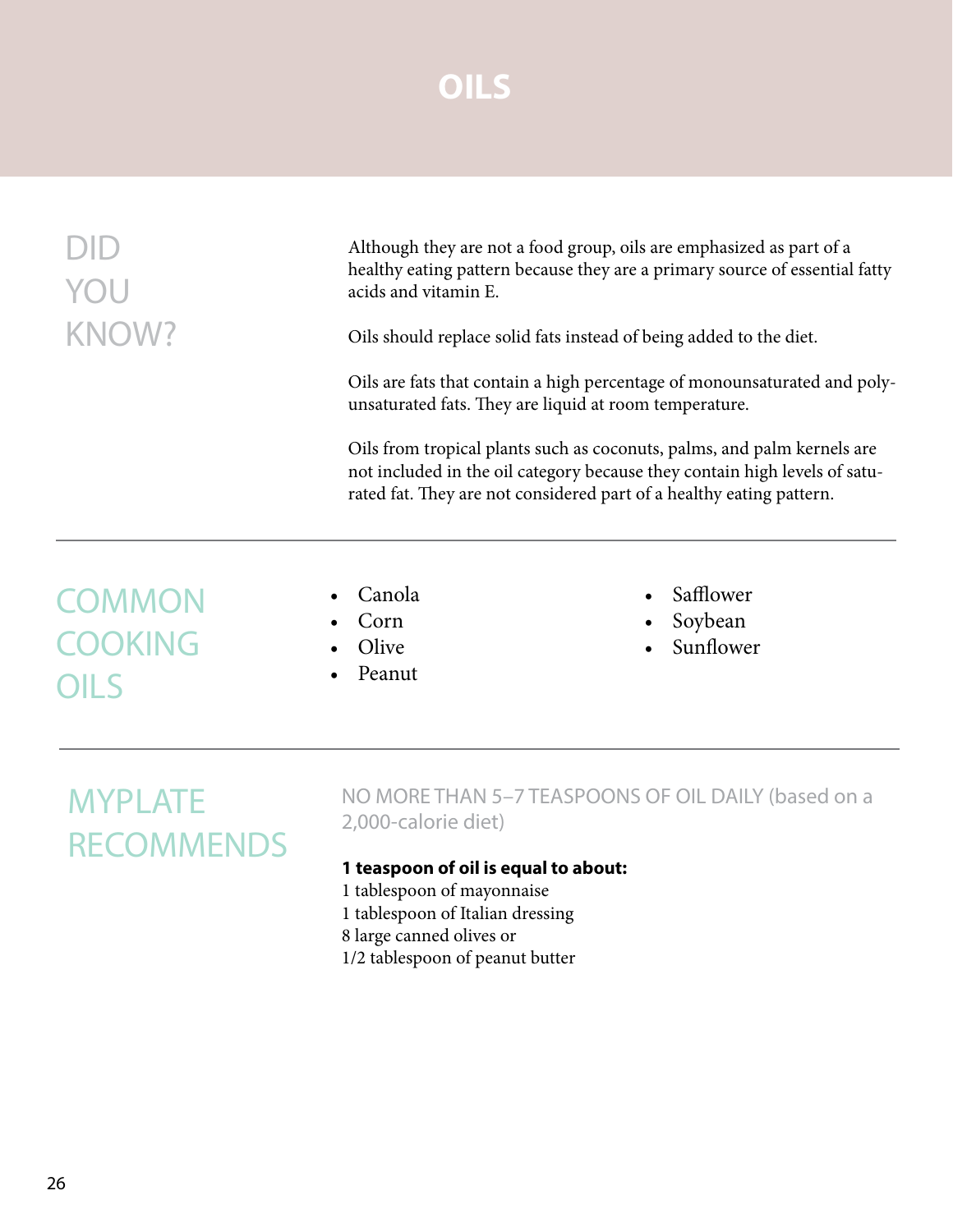## **HELPFUL RESOURCES**

Check out these websites for more information about nutrition and healthy cooking

- *Food and Nutrient Needs at a Glance.* Oklahoma State University (n.d.). http:// oklahoma4h.okstate.edu/foodshowdown/resources/docs/Food%20 &%20Nutrient%20Needs.pdf
- *Food Demonstration Guide.* Arizona Nutrition Network Champions for Change (n.d.). http://www.eatwellbewell.org/uploads/media/ documents/aznn-food-demonstration-guide.pdf
- *MyPlate Daily Checklist.* U.S. Department of Agriculture (January 2016). http:// www.choosemyplate.gov/sites/default/files/myplate/checklists/MyPla teDailyChecklist\_2000cals\_Age14plus.pdf
- *Nutrient Needs at a Glance.* Texas A&M AgriLife Extension Service (July 2011). http://fcs.tamu.edu/files/2015/02/nutrient-needs-at-a-glance-E-589.pdf
- *Vitamin D Fact Sheet for Consumers.* National Institutes of Health (February 2016). https://ods.od.nih.gov/factsheets/VitaminD-Consumer/
- Information for agents on specific fruits, vegetables, grains, dairy, proteins, and oils: http://fcsagents.tamu.edu/food\_and\_nutrition/general\_nutrition/ index.php#factsheets
- Additional resources: http://fcsagents.tamu.edu/food\_and\_nutrition/gener al\_nutrition/nutrient-fact-sheets.pdf